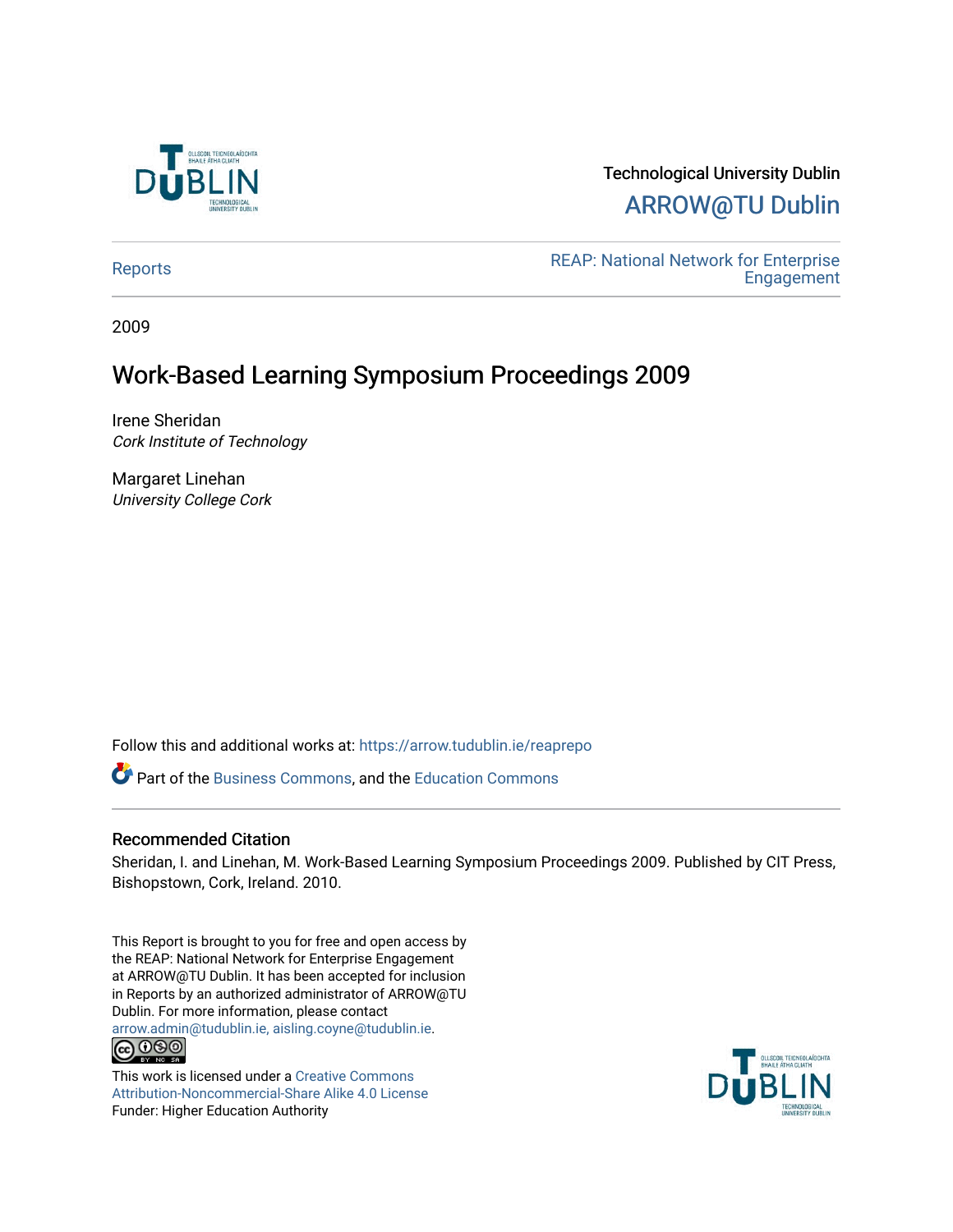EIE Project, Strategic Innovation Projects Unit, Cork Institute of Technology, Bishopstown, Cork. T 021 4326585 F 021 4326685 E eie@cit.ie

## www.eine.ie

 $\frac{ducation}{\sum_{\text{in } \text{emplogment}}}$ 

ISBN 978-1-906953-04-1

# Work-Based Learning Symposium Proceedings 2009

Edited by Irene Sheridan and Dr Margaret Linehan











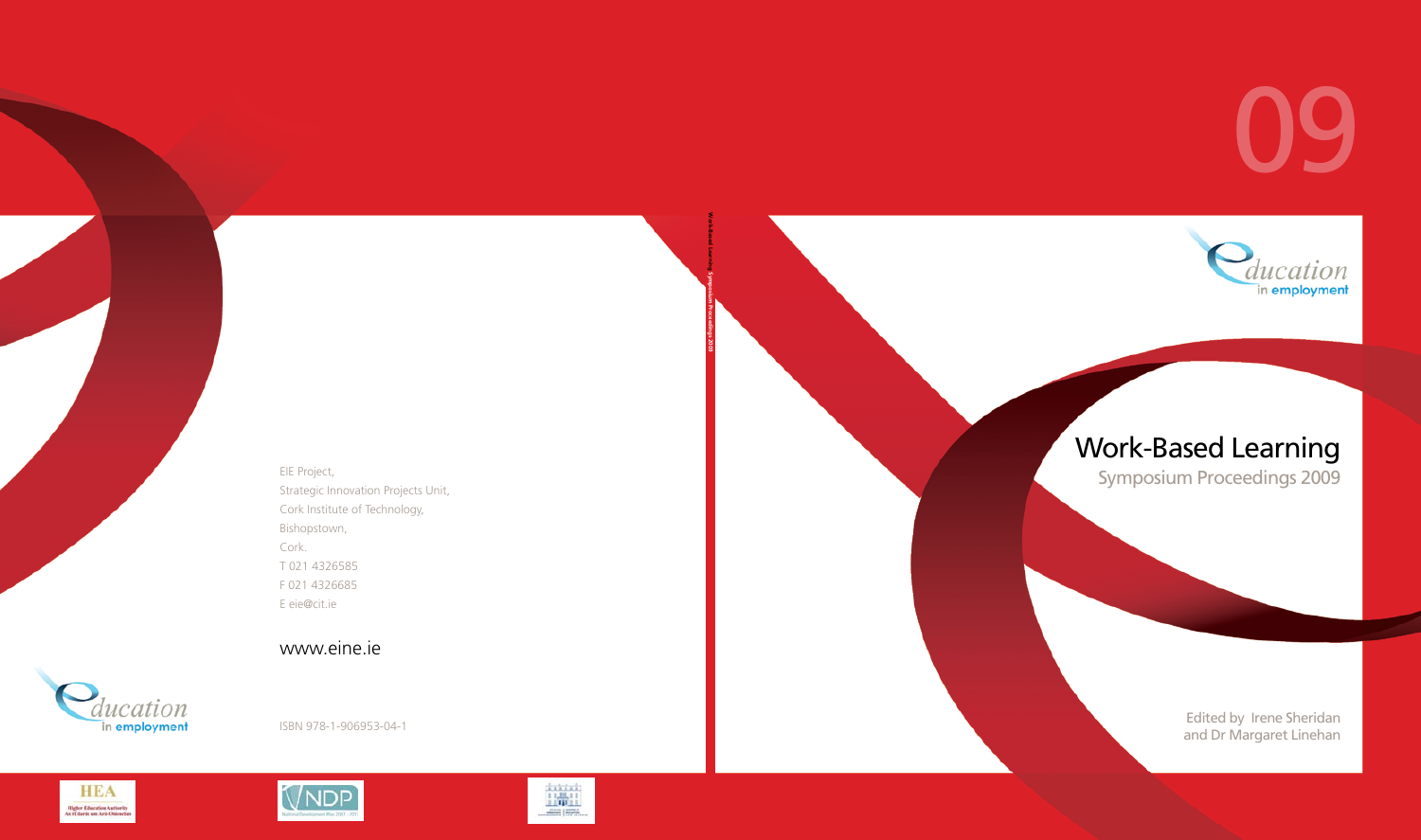# Work-Based Learning Symposium Proceedings 2009

Edited by Irene Sheridan and Dr Margaret Linehan

www.eine.ie

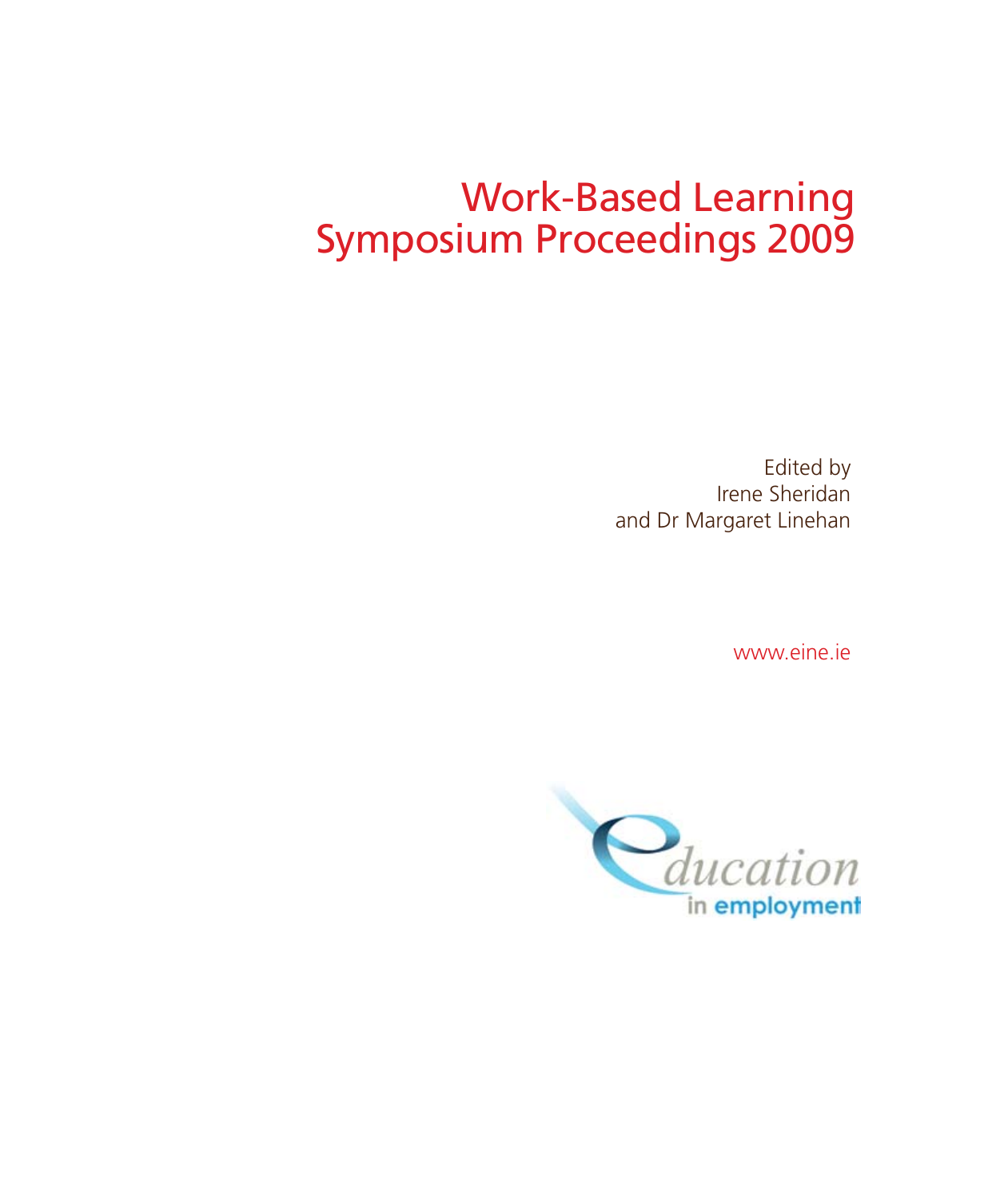The Education in Employment project funded through the HEA's Strategic Innovation Fund represents a significant development for Cork Institute of Technology (CIT) and its partner institutions. The project itself was a natural progression for CIT; building on its leadership in career-focused education and delivering on the lifelong learning agenda that is fundamental to economic and social progress.

The main aim of the project is to enable the provision of educational opportunities to those in the workplace in a relevant, flexible and negotiated way. The project recognises the importance of the three-way relationship comprising the employer, the learner and the higher education provider in facilitating the design and provision of learning opportunities and support for the learner. One of the key outcomes of the project is the exploration of work-based learning processes and methodologies and the identification of reforms of structures and systems necessary to further enable this partnership approach to learning.

The Work-Based Learning (WBL) working group includes members from Athlone Institute of Technology, Dublin Institute of Technology, Dundalk Institute of Technology, Galway-Mayo Institute of Technology, Institute of Technology Sligo, Letterkenny Institute of Technology and University College Cork. The group has completed a review of work-based learning practice within the partner institutions and has shared policy and practice in relation to the workplace learner. One of the enablers in building capability and capacity for WBL has been the sharing through a series of symposia of experiences and expertise from the learner, employer and academic perspectives.

As the end of the Education in Employment project approaches we are confident that these symposia have contributed to the development of work-based learning opportunities within the partner institutions and beyond and will help to ensure that the project outcomes are embedded within the institutional structures and processes.

This second WBL Symposium was hosted by University College Cork (UCC) and was very well-received by a wide range of participants. It built on the themes explored at the 2008 symposium hosted by Institute of Technology Sligo and added an international flavour to the work. All of the presentations were very well-received and the lively discussions that ensued paid tribute to the variety of presentations and presenters.

As with all such events a considerable effort is required to ensure that it is successful and particular thanks must go to the team in UCC for their planning and organisation of the event. On behalf of all who attended on the day I'd like to extend a sincere thanks to all contributors for their willingness to share their views and experiences so openly.

**Irene Sheridan Head, Strategic Innovation Projects Unit, Cork Institute of Technology.**



## **Publication Information**

Although every effort has been made to ensure the accuracy of the material contained in this publication, complete accuracy cannot be guaranteed. All or part of this publication may be reproduced without further permission provided the source is acknowledged.

Published by CIT Press, Bishopstown, Cork, Ireland. Design by Raven Design Printed by Allied Print

© CIT Press 2010

ISBN 978-1-906953-04-1

## **Acknowledgements**

The separate presentations comprising this report are derived from transcripts of recordings made at the Symposium event in University College Cork on 6 May 2009. There has been some editing involved in compiling the transcripts into this aggregated work. Thanks to all for their contributions. Podcasts of the presentations are available on the project website www.eine.ie.

Thanks to all of the members of the Work-Based Learning working group of the *Education in Employment*  project for their various efforts in ensuring that the event was a success.

This publication would not have been possible without funding received under the Strategic Innovation Fund Cycle 1 from the Higher Education Authority under the National Development Plan 2006-2013

## Foreword



### WBL SYMPOSIUM 2009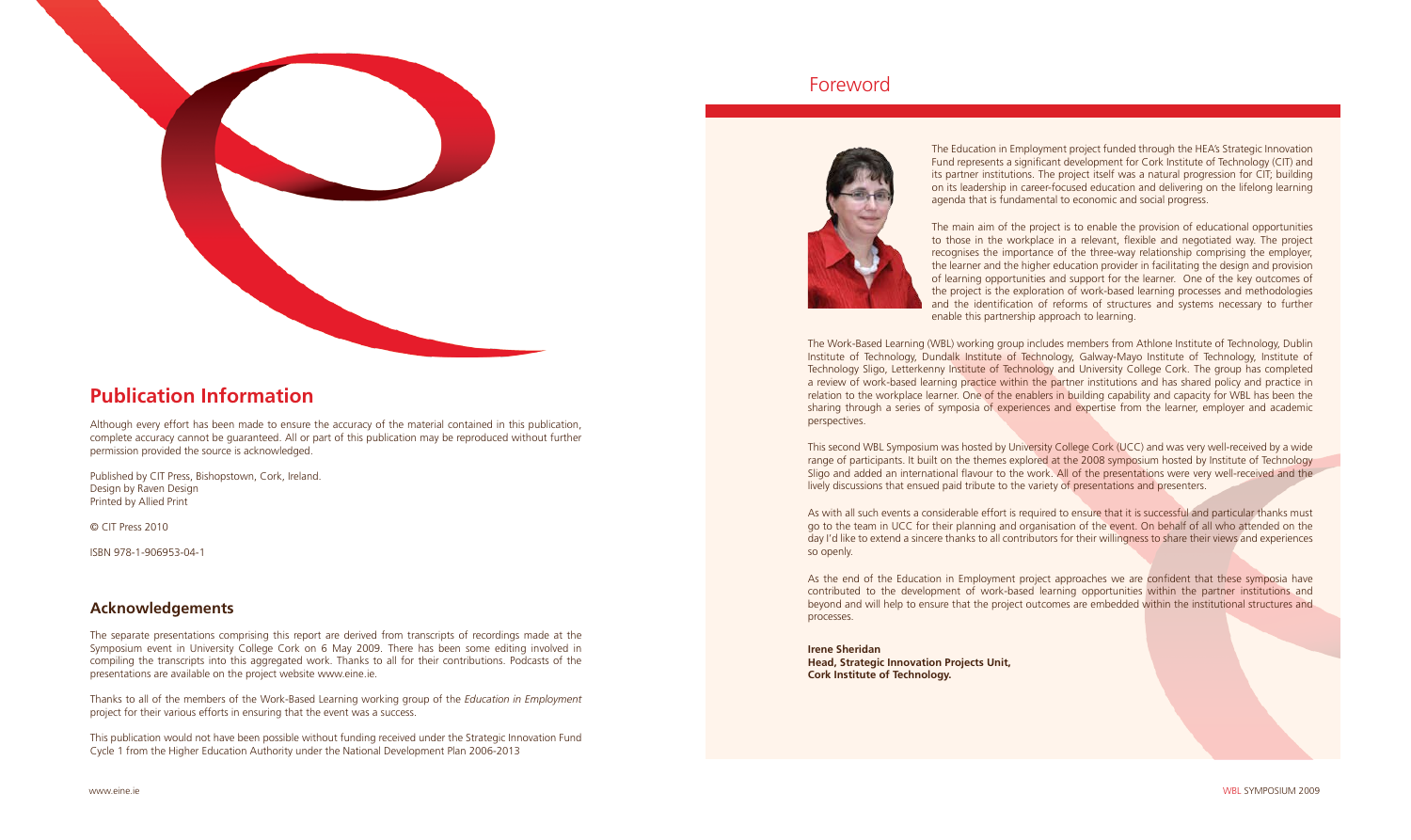## **Contents**

Overview of Education in Employment/WBL Project **4**

Challenges Facing Delivery of Work-based Learning to SMEs in the Midlands **7**



Work-based Learning in Practice



### WBL SYMPOSIUM 2009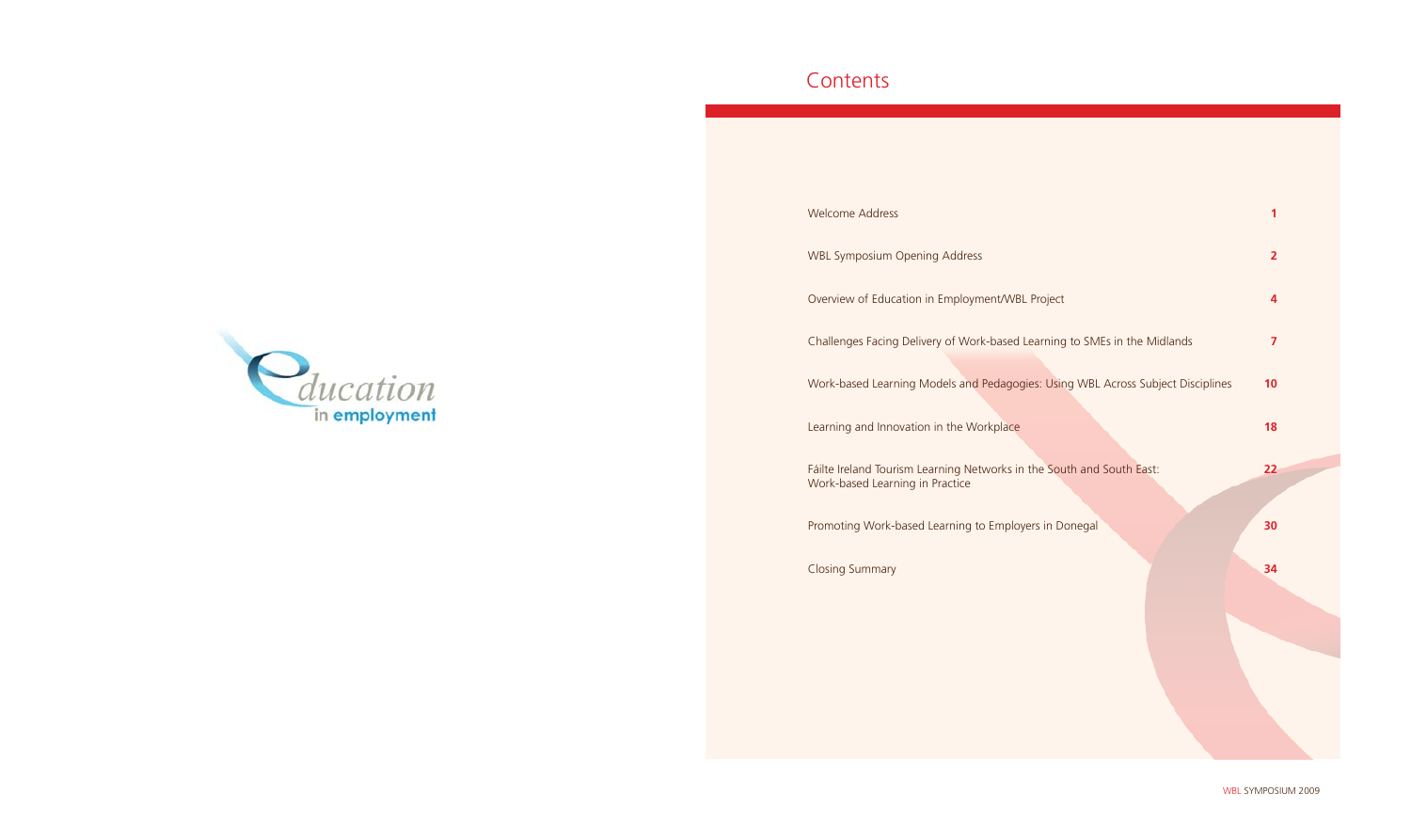## **Dr Tom Mullins Acting Director, Centre for Adult Continuing Education**

**University College, Cork** It is a great pleasure for me to welcome you all to UCC for this Symposium on Work-Based Learning. The list

of presenters and the topics of their lectures promises to be full of interest and enlightenment for us all. The expertise of the presenters and the range of professional experience they bring from their fields of practice and interest will no doubt make for lively debate throughout the day. I would like to extend a particular welcome to the speakers from the UK and thank them for sharing their expertise and insights with us in this increasingly critical field of educational development. You have been much more active in that field than we have been for many years, and I'm sure we can learn from your experience and achievements. Thank you very much for attending the conference.

It is a particularly happy occasion for me to welcome the many speakers from the Institutes of Technology around the country. The fact that CIT took the lead in organising this seminar makes a significant statement of new relationships between the third-level sector colleges in Ireland. For many years, there was an unhealthy and unwelcome distinction between the work of the Institutes of Technology and the work of the Universities. It was a reflection of an overarching paradigm about the value and nature of knowledge. That paradigm has bedevilled Irish education at all levels for many years, and in my view has inhibited initiatives in many educational contexts, undermining curriculum development and the introduction of new pedagogies. I haven't time to specify these today but I'm ready to share my experience with anyone who is interested in those particular fields.

The paradigm I'm referring to is the distinction between theory and practice, the distinction between what has been traditionally called "pure" knowledge and applied knowledge. The distinction establishes a hierarchy in the value of knowledge, where those engaged in the pursuit of knowledge for its own sake were seen as somehow doing something better, pursuing a more superior goal than those in pursuit of knowledge that had more practical and applied purposes. The origins of this distinction are tied up with both theological and philosophical traditions whose day is long past and whose power, I have to say thankfully, is now in decline.

In any change, people may say, there are losses and gains, but in my experience of educational theory and practice, I see in this change of paradigm as a marvellous opportunity for developments that could enrich all of our academic, educational and social contexts. Freedom to think more creatively about education, learning and working in new ways is now what our challenging and troubled times require. The mission of lifelong learning needs to be carefully developed, applied and eventually embedded in new social contexts which are workerfriendly and student-friendly, and bring the domains of theory and practice, of research and development, together in a new, mutually enriching dialogue.

Clearly the challenges that we see, to bring about such a desirable and necessary outcome, are many and varied, and it will be interesting to hear from the papers being presented today how these challenges were managed in the different areas in which people work. From my perspective, the greatest challenge to be faced in this context of developing work-based learning would appear to be establishing a sustained relationship between the working world and the world of academia. Understandably these two worlds have always mixed rather uneasily in the past. Recently I asked a friend of mine who happens to be business consultant for some help in finding a job for a recently graduated PhD student. His quick and dismissive response amounted to, "God protect me from PhDs". If such a stance is representative then there are serious problems of credibility arising in relation to some approaches to post-graduate studies in professional areas.



### **Prof. Michael Ward Head, Department of Food Business and Development University College, Cork**

I am honoured to have been invited to chair this morning's session. My day job is here in UCC where I'm the Professor and Head of the Department of Food Business and Development and the Director of the Centre for Cooperative Studies. I've a particular interest in this work-based learning symposium because I, with my colleagues in both the department and the centre, have been involved in Work-Based Learning initiatives of various kinds over the years. So it is a great pleasure to be invited to chair this morning's proceedings. This work-based learning symposium is being hosted by CIT in association with UCC.

The focus of this Higher Education Authority Strategic Innovation Fund project is on work-based learning opportunities through partnership, which is a particularly important focus. Certainly for any of us who have been involved in this type of activity, we know you're not going to go far without that focus on partnership and getting the various actors to integrate and work together. The focus is very much on education for those in employment, which might sound very strange this morning in the context of when we turn on the radio we hear all of the people who are unemployed or are losing their jobs on a continuous basis. But, in fact when you think about it, it makes very great sense indeed, because the only way we are going to, "create jobs" is to maintain the jobs that we already have. That can only be done through a focus on upskilling, on training, on preparing for a different world, competitiveness and so on.

So, as I said the focus is on partnership, and no better person to welcome us all here this morning than someone who is very much involved in partnership and that is Dr Tom Mullins. Dr Tom Mullins is the Director of the Centre for Adult Continuing Education here in UCC. Prior to taking up that position a little over a year ago, Tom spent most of his academic career in the Department of Education.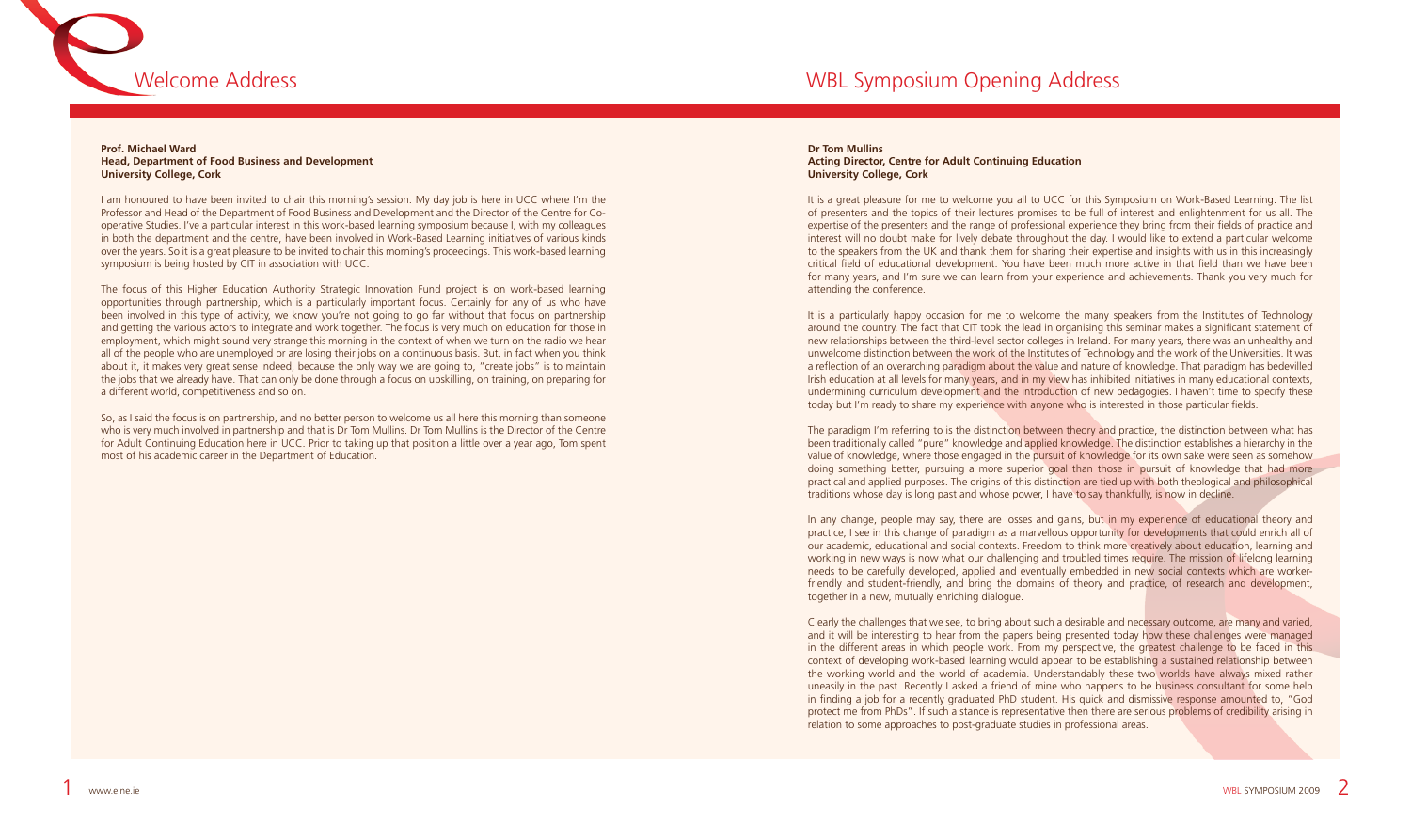

## Overview of Education in Employment/ Work-Based Learning Project

### **Irene Sheridan Head, Strategic Innovation Fund Projects Unit Cork Institute of Technology**

This particular project, the Education in Employment project, is now two years in existence and it is a three-year project, so it is a good point in time to look at what we've achieved to date and how what we've achieved fits our original objectives and where we're going from here.

The Strategic Innovation Fund is a fund from the Department of Education, administered through the Higher Education Authority, with a number of very clear objectives. The key thing that we pick out from those objectives is that this project-driven funding mechanism is around reform. It's not about research and reporting on what we're doing or analysing ourselves, it is about reform within the higher education sector, and making a meaningful and

sustained change to what we are doing.

Sustainability was a very key part of original project proposals – building on what we were proposing would change, in an ongoing way, what was happening within the institutions. The project proposals had to be collaborative, and that is proving two years into the project to be something that I think might make the most significant change to the sector – not just the substance of the projects but that collaboration and sharing in practice. The Education in Employment project is headed up by CIT but there are a total of nine partners in the project – seven institutes of technology and two universities. It is quite complex both in its structure and in what it's trying to achieve.

In deciding on a project to propose, CIT looked very carefully at where we wanted to position ourselves, because the call for proposals under the Strategic Innovation Fund represented a new opportunity for the Higher Education sector. For CIT, it was important to us that our focus was around our engagement with the workplace and our career-focused mission. The climate and context in which the project was devised, in the summer of 2006, was very different, from the current situation we find ourselves in. But we have found that makes no difference to the relevance – in fact, it makes an even more compelling argument for what we are doing in terms of building capability and capacity for learning and development within our workplaces and the higher education sector.

These, then, are some of the problems that arise in bringing together, the culture of work and the culture of study. I am looking forward to hearing today how these issues have been resolved in various places; I'm sure many more of these issues that I can't even imagine arise in the context being addressed today.

> The current economic difficulties place an even greater onus on us to ensure that the funding is well-spent; that it makes a real and lasting difference, the entire value of this Education in Employment project throughout its five strands is €5.2 million, half of which was to come from investment from the HEA; the other half comes from us, from the partner institutions. If we're doing what we recognise as important, and investing our own funding and our efforts, in making a change, then the project will represent value for money.

> Our partner institutions are diverse: geographically diverse, diverse in terms of size and there is a rural-urban spread. We had to recognise that there is a variety of practice spread throughout those institutions. The project team took the approach that much could be learned from identifying examples of good practice and exploring them.

> One of the strands, in the Education in Employment project is focused on work-based and blended learning. The planned duration is three years and the aim is to look at processes, methodologies and practice and explore how we would move these forward, throughout the sector. Initially we spent a lot of time considering workplace



Another challenge to be faced in developing successful partnerships must be the nature and flexibility of the provision. The need for more varied approaches to suit workers' time and employers' needs will necessitate a new willingness to change and adapt in all kinds of ways. There is a traditional image, whether it's appropriate or not to this gathering, of professors and lecturers sitting comfortably in their office, researching and giving lectures and not going out to meet the real world. I think those days are over, and that academics must now interact in a new dynamic way with the world of work.

Finally, a serious and sustained rethink about pedagogic approaches in third level is required. They have traditionally been rather authoritative in their pedagogical stance, and such a stance would be both unacceptable and unwelcome in a work-based learning context. Something that might be described as opening a dialogue between innocence and experience, in developing appropriate pedagogical approaches and equally important assessment procedures will be required if the enterprise will survive.

Again, a warm welcome to you all and my best wishes for a successful symposium.

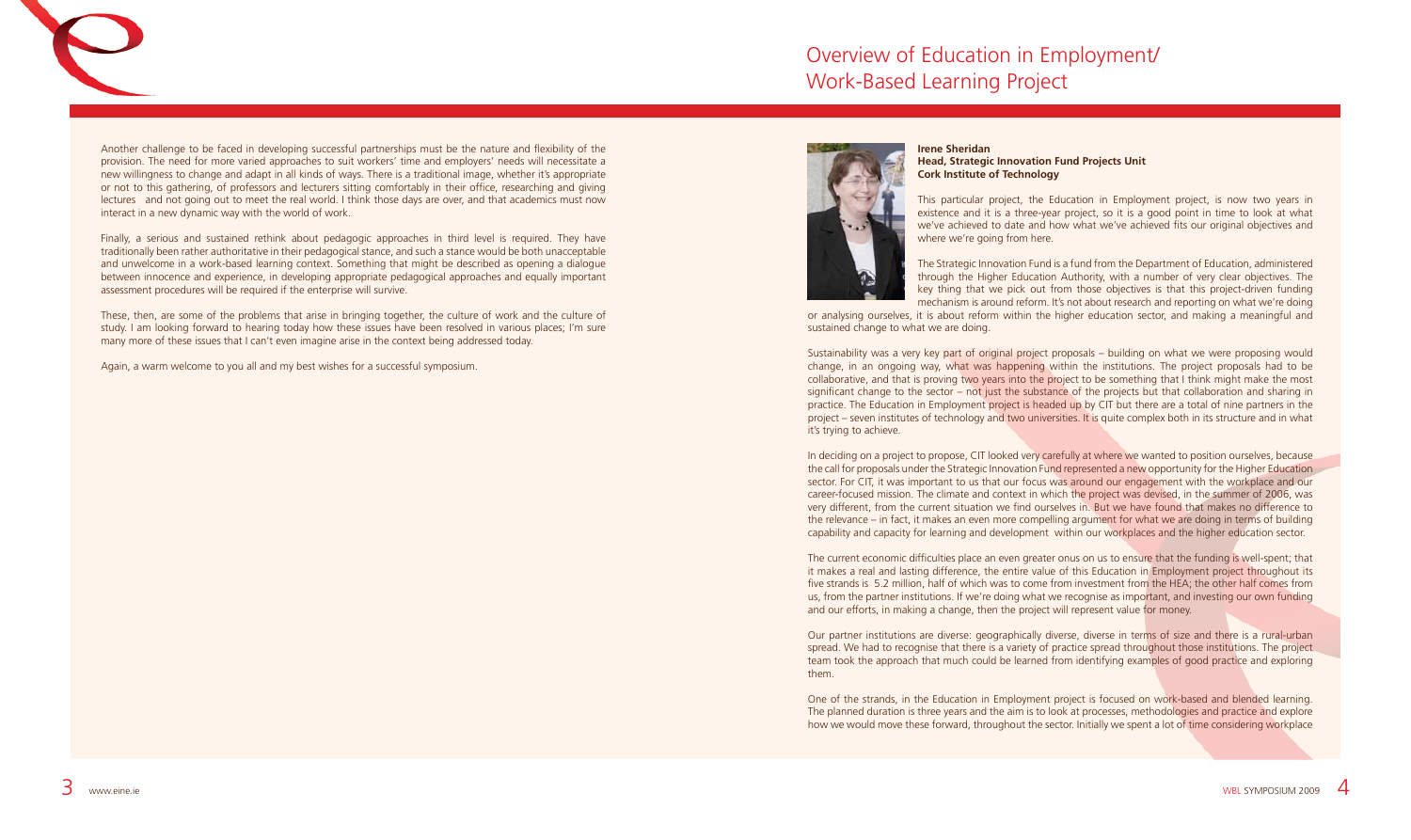Personally, I see the access for this workplace learner to education as an access issue, whereas traditionally when we talked about access issues in the third and fourth level sector we were talking about the underprivileged or the underrepresented groups or those with a learning difficulty or a disadvantage in some way, and we weren't talking about this workplace learner all the time. But I see this workplace learner as being a central part of that access agenda and part of what we've done in this project is tried to raise that at a national level.

In 2006 when the project was proposed most observers would argue that workers needed more of the same type skills. Now we must consider if upskilling or reskilling is required? If we agree that re-skilling is required, then what are the right skills that we should be aiming people toward?

There's also an inequity in different sectors within the employment situation in the sense that large multinational corporations generally have funding for training and development, and the smaller indigenous Irish company or the SMEs tend to have less access to that kind of funding. So that's another issue in terms of equity of access.

So, workforce development for economic good or for social good, or are these complementary agendas? In summing up – challenges for the higher education provider; learner-led versus provider-driven is something that we've been talking about throughout the project; negotiated learning, partnerships in education; being flexible and responsive; and making sure that what we do is relevant.

What are the next major steps? This is the final year of this particular project– and there are important outcomes from this project that will feed into the other Strategic Innovation Fund projects. The real challenge for us in this particular year, in drawing this project to an end, is looking at the structures and processes within our higher education and trying to effect sustainable change there. And the key challenge for us is about sustainability. Will what we have done make a difference in the long run?



It is recognised that work-based learning is underpinned by partnership. We also understood that a learning planning exercise had to be facilitated, that those learners and potential learners in the workplace needed tools, mechanisms or techniques to assist them in planning their learning, and we understood that in the higher education sector there was a challenge for us to build capability and capacity in learning engagement that was appropriate to the workplace learner. Rather than saying, we have the blueprint, we know what best practice is, we'll apply that everywhere, we're looking at taking incremental steps to move the discussion forward through collaboration and discussion. When we look back at these projects what we will see is that one of the main benefits came from that building of trust and sharing of information across the sector. We found very early on that sitting nine institutions in a room and taking the time to allow the discussions and to build up some agreement and to look at what we're doing was one of the key drivers of change.

The identification of barriers and the development of systems for reform will prove to be something that will take more time to achieve. We've certainly found, and there are good examples of this in Ireland and elsewhere, that it is relatively easy to be flexible and responsive in a small unit and to a particular need. What is more difficult is to move larger organisations and institutions, to embed those notions of flexibility or what a colleague of mine calls 'agility' into the larger organisation. I liken it to the difference between turning around a speedboat or a jet ski and trying to turn a liner. It takes that bit longer but it makes a difference to more people.

We have, under this strand of the project, achieved a considerable amount of progress to date. We've published a significant report around work-based learning within the partnership pointing out both the existing good practice and the challenges of work-based learning in Irish higher education institutions. One of the building blocks of work-based learning will include recognition of prior learning, and it's important to point out that one of the most significant strands of the Education in Employment Project deals with recognition of prior learning.

Partnership is another key enabler and we're sharing views and opinions on barriers and enablers for partnership. In addition we're linked with a number of other SIF-funded projects. It is important for ourselves and for the HEA that the work on these various projects is not seen as disconnected from the whole, that we see ourselves as contributing in a real way to a national objective. A number of the projects funded through the Strategic Innovation Fund impact on this notion of the workplace learner in one way or another. We view the workplace learner as being in some ways at the centre of a tripartite arrangement, where the employer, the learner, and the higher education provider should be part of that partnership, yielding a three-way negotiated learning pathway. And I express it like this, that yesterday's experience – in terms of what the learner knows and what they're bringing to the table – plus today's learning, in terms of a relevant package that relates to themselves and/or their employment and/or their aspirations – then will be tomorrow's worker..

Many different reports such as the Enterprise Strategy Group reports and Forfás and Engineers Ireland, point to the need for workforce development or upskilling– the country has committed itself, verbally at least, to making some difference in this space. Within Ireland, there is a disparity as the full-time, undergraduate learner doesn't pay a tuition fee. For the most part, the learner who's in the workplace who is accessing education on a parttime or in a flexible learning way, either through the government-funded higher education or through private providers, pays, or their employer pays, or somebody pays. So that's a question we have to ask ourselves – is policy in line with practice?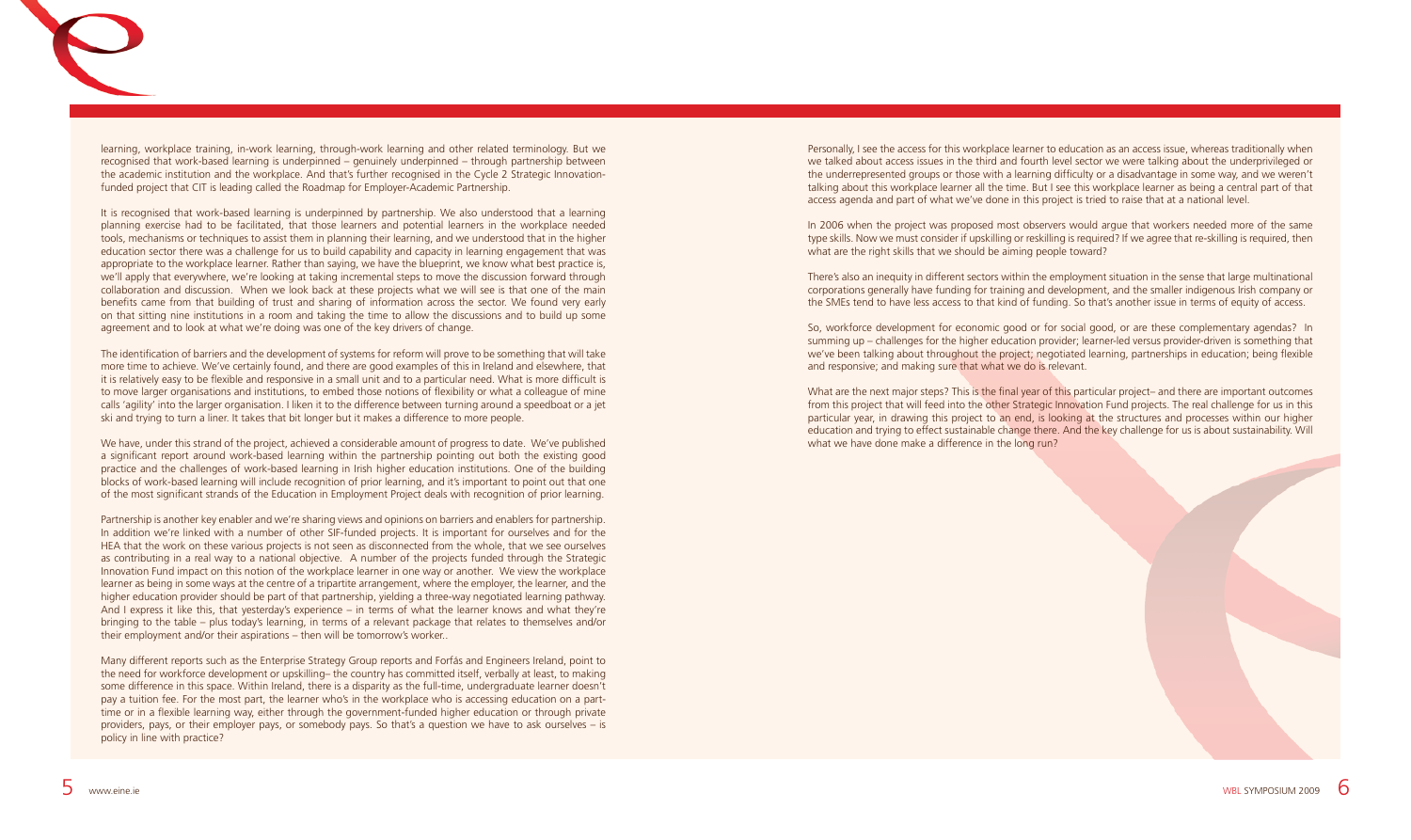



One of my goals was to investigate the potential for work-based learning and identify key barriers to the growth of work-based learning in the region. The methodology that we used was to identify all SMEs in Athlone IT's catchment area – by size and purpose. We found that there are almost 45,000 employees working in the Midlands region – comprising 2,055 companies. The breakdown of that shows that only 83 companies employ between 150 and 200 staff.

I decided to access the smaller companies, through engagement with the professional bodies, including the Construction Industry Federation. There are eight Skillnets operating in the Midlands region and the bulk of the organisations that deliver training, offer it at below FETAC Level 5 and Level 6. During the interviews that we conducted, it was identified that companies recognised the importance of good relations with the college, wanted learning to be matched to the company's requirements and were aware of the potential of partnership.

**The lack of motivation of employers** - Employers will cite a lack of time and inflexible training schedules; asking themselves do they really need to do this?

**The location** - In the Midlands, broadband has been an issue and will continue to be an issue for quite some time.

Some training barriers identified are:

**Lack of finance** - Very often it's not really a lack of finance; it's a lack of willingness to pay for training. There's a significant amount of training out there that's already state-sponsored and if you approach a company with a costed-out programme, often they can get a similar offering from a different agency that's completely free.

**The nature of the industry sector** - High cost-based companies were more likely to engage in a work-based learning environment.

## **Lack of motivation and interest by the employees** - For example, Laois and Offaly have the lowest number

of participants in science subjects at second level in the country. This naturally feeds its way into the pursuit of

knowledge based agenda at adult level.

Higher Education Institute strategies for integration of learning are very important. Some key success factors are: leadership and involvement in training by managers; careful analysis and targeting of industry sectors by the college, and flexibility of approach in a course design. It takes a significant amount of work in order to react in a flexible manner to what a company needs.

ISME mentioned the importance of emphasising and articulating a return on investment. If you are to sell a workbased learning programme the calculation of the benefits should include:

- Change in management mindset;
- Competencies that it gives a person;
- $\blacksquare$  Improvements in performance.

### **Kieran Doyle WBL/RPL Learning Development Executive Athlone Institute of Technology**

I have been working in Athlone Institute of Technology (Athlone IT) for the last 12 months as part of the Education in Employment project.

Work-based learning has existed, particularly in the institutes of technology, for quite some time. However the Education in Employment project proposes to systemise approaches, make better use of resources, and to make sure there are sufficient resources in the future to ensure the success of work-based learning.

The partnership concept is very important. It has been mentioned here previously today

but it's important to realise that this is a coming together of a number of different agencies, and unless they're all benefitting from the relationship, the potential will not be reached. In Athlone IT, I'm starting on what is a greenfield site with regards to the strategic implementation of a work-based learning capacity. Initially, I analysed the environment that's out there in order to ensure that Athlone IT pitches itself appropriately to respond to the needs of the market in a way that doesn't overpromise – with the aim of over-delivering, rather than overpromising.

I looked at the existing work-based learning models, Forfás reports, OECD reports, including the EGFSN report which outlined the fastest growing occupations until 2020. I also looked at the European picture. The trend is upwards. There are going to be fewer opportunities for people without qualifications. We have started a programme in Athlone IT to respond to the needs of people that have just been made unemployed, and this type of intervention is proving necessary.

The OECD report on Recognition of Prior Learning, mentions that larger businesses, sectors with high paces of innovation, and sectors short on qualified workers will be the first to adopt flexible forms of learning and the recognition of prior learning. The particular challenge for Athlone IT is that the vast bulk of industry in the Midlands region is SME in nature.

Some of the recommendations of the OECD report are that you mainstream RPL methods and you create a knowledge centre for RPL. They indicate that obtaining substantial results may take 5-10 years. The Australian experience, where they had significantly more experience of RPL, has seen benefits in facilitating progression to third level. However, in Australia, the overall level of participation has not been as expected and there was a need for greater promotion of practical case studies.

I looked at the generic work place skills emphasised by Forfás reports and others including a Midlands Skills Audit, commissioned by the Midland Gateway Chamber. These skills are also mentioned by business when I visit them – technical skills are very important, they say, but it's the generic competencies that are making the difference.

Mark Fielding of ISME confirmed recently that large enterprises train more than small enterprises, foreign enterprises train more than indigenous, and most training is concentrated on those who already have qualifications. Fielding said that the managers have difficulty aligning shop floor practices with the overall corporate agenda. That's where the mismatch can be. Employees know what the company wants them to do but it can be difficult to operationalise.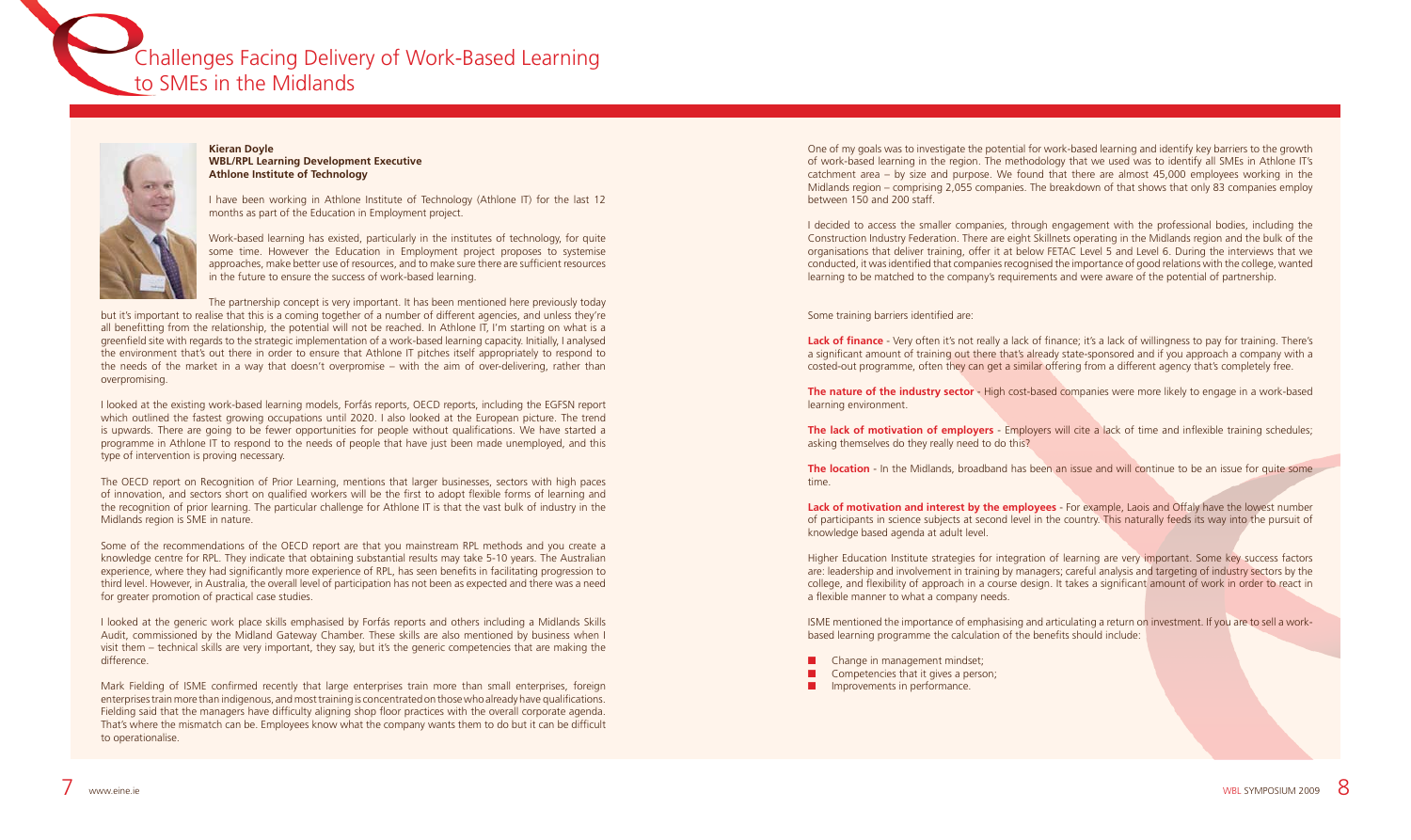### **Barbara Workman Director, Centre of Excellence in Work-Based Learning Middlesex University**

While I'm here, I am going to flag up two of our publications of the year, both sponsored by the Centre for Excellence in Work-Based Learning at Middlesex University. 'Journeys to the Core of Higher Education', which looks at the range of work-based learning across subject disciplines in Middlesex University, and covers a wide range, from education, health, computing, science, business, foundation degrees, and parttime work. A second book 'Getting Started with University-level Work Based Learning' has just been brought out by my colleagues. This is a student companion, aimed with the student in mind.

To give you a bit of context about work based learning at Middlesex. We have been around for a long time, over 16 years; in the early 1990s, Middlesex University did a research project that investigated people's experience of learning at work, and discovered that people got jobs because of their qualifications, but once they were in post they learnt things of far more significance. The next step was to provide some sort of educational qualification for those people who have learnt at work, and Middlesex University Work Based Learning was born. In 1996, the university received a Queen's Anniversary Award. In 2005 we were awarded a Centre for Excellence in Teaching and Learning, along with 73 other university centres of excellence across the UK and one of 5 in work-based learning. Then in 2007, the Institute of Work Based Learning was taken from one of the schools and made a separate entity as a service within the university, and that has changed our perspective quite considerably. In 2008, we were awarded £8 million from the Higher Education Funding Council for England to introduce our Middlesex Organisational Development Network project, which aims to turn the university to become more employer-facing. Having been in work-based learning for the last 16 years, you would have thought that we'd already been moving in that direction, but one of the biggest challenges that we've found is the infrastructure. We thought we were pretty clever in the way that we validated work-based learning – we have a particular scheme of validation with project modules, negotiated pathways – which I'll talk a bit more about; but the rest of the university is still looking at the traditional student. And that is one of our big challenges, to turn the whole university to think about where are these students going, and what is it all about, why are we teaching them, what is the purpose of it.

In the Institute of Work-Based Learning, our aim is to develop the innovation and development of organisations and individuals, it is very much about organisational learning, and the Centre for Excellence enables that teaching and learning aspiration and it aims to be a catalyst for dissemination. One of the reasons I am here is because of my role in the Centre for Excellence. Also within the university, my challenge has been to spread work-based learning into all the schools across the university – that includes Health and Social Sciences, where it is already been fairly well embedded. It includes Criminology, Natural Sciences, and a wide range of other science-based such as Sports Science and also the other schools of Engineering Information Sciences, Business, Arts and Education. There's a very eclectic mix there, and we have been trying to infiltrate and win hearts and minds. Obviously in some places we have done better than in others, but that's the nature of the beast - work-based learning fits some, but not all. So you have to start where people are at, and at the point where people can envisage that they can grow and develop.

In all good academic parlances you begin with your definition. I want to flag up that the learning was integral to higher education programmes, and primarily we are talking about higher education. Part of the ModNet project

ISME also mentioned the concept of a training champion in each organisation. We have an RPL Mentoring Programme in Athlone IT, which is very useful in creating support within an organisation – the goal is to train people in each organisation who then are able to assist in the interpretation of informal learning into formal learning through RPL.

The training champion concept helps bring the notion of partnership to a much deeper level. I would describe the work-based learning partnerships under three Rs: resources, relationships and realistic or relevant aims.

Each partnership can operate under those headings – that adequate resources are given to the partnership, that time is spent developing relationships between the three stakeholders of the learners, the employers and the academic institute. With realistic and relevant aims – you ensure the content is relevant and exactly as required by the employer. Documentation is completed, including a complete memorandum of understanding, prior to the delivery of learning.

One of the programmes that is being delivered by Athlone IT is a Higher Certificate in Business, which we deliver to Regional Operations Leaders (foremen) in Bord na Móna. It was a one-to-one partnership model which developed following a tender process. The objectives were to upskill regional operations leaders to Higher Certificate level. Four of the modules were assessed through RPL: Participants completed RPL portfolios on the following electives modules - Computer Applications, Marketing, Insurance and Banking, and Financial Accounting & Quantitative Techniques.

A recently developed programme in Athlone IT will integrate RPL assessment of generic work-based competencies into a programme developed for the unemployed. The programme is designed to facilitate the passage of newly unemployed people with supervisory management experience into third level education. The RPL element is based on assessing the participants' generic work-based competencies as outlined in the All-Island Skills Report including communications, leadership, problem solving and customer service. That is an interesting development for us, and the RPL phase will be delivered in a workshop type scenario. The remainder of the programme will introduce participants to different academic disciplines (including Humanities, Science, Business and Engineering) and develop their ability to learn at third level.

Work-based learning has potential as an instrument of Human Resource Development Companies can integrate work-based learning and RPL into their HRD practices in order to develop its staff. This, aligned with the elaboration of an individual learning plan, allows a person to draw a line in the sand with regards to their professional learning and facilitates personal growth as they go through their working career.

My future plans for Athlone IT are to create a work-based learning centre to develop a fully integrated but specialised extension to college services. Previously in Athlone IT, we conducted a competition inviting staff to make proposals for work-based learning projects. This attracted a reasonable response and a number of substantial projects have emerged. The value in developing a centre is that it provides a physical space where interested staff can discuss and develop common understandings and practice. The centre should not become another appendix onto the college, but be embedded practice within departments, allowing a cross functional community to develop.

There are additional challenges for advertising and marketing WBL and ensuring that it is widely understood. To market WBL, successful case studies can be of benefit to make the concept real for the employer.



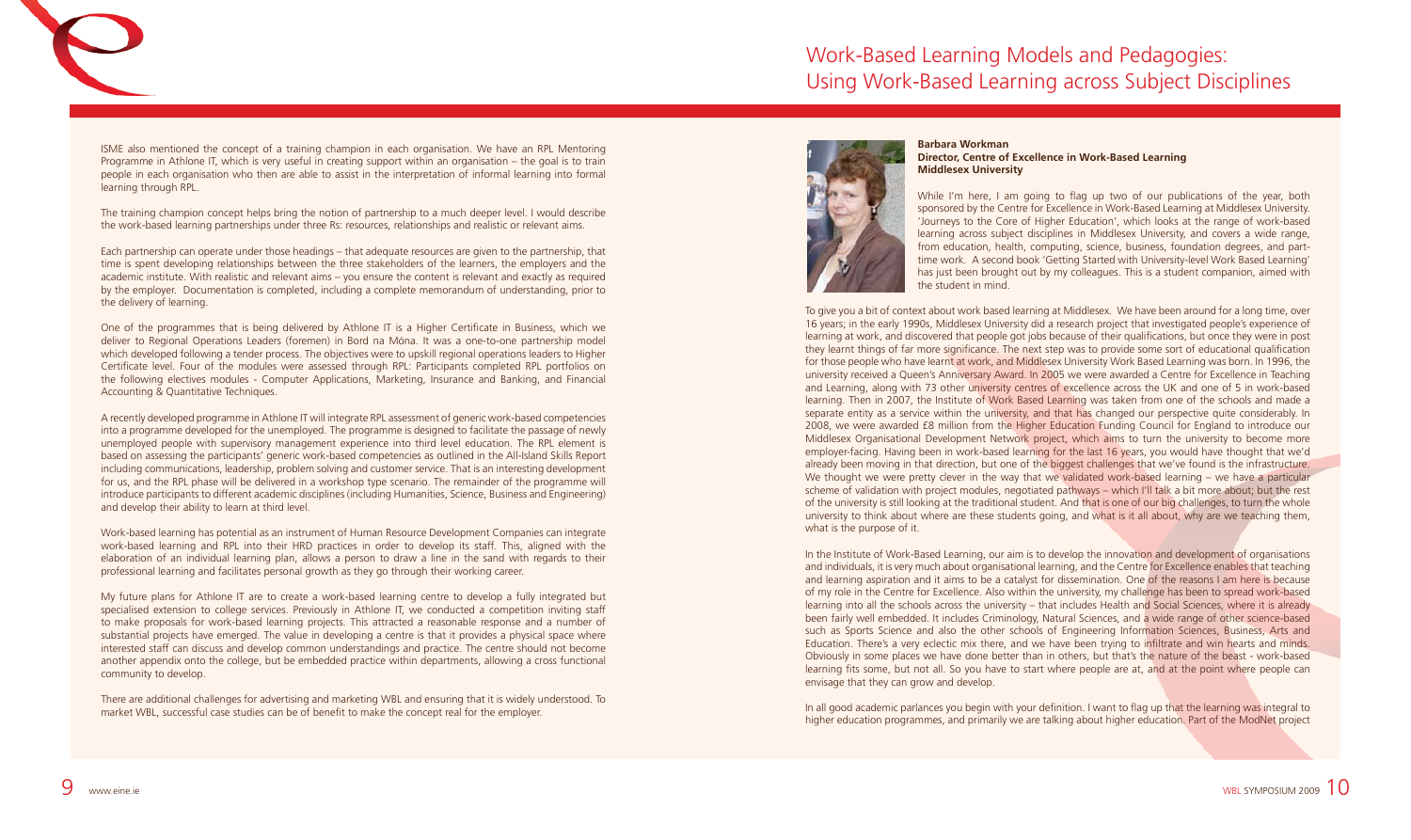learners are going to learn out there, why are you sending them out there? And if we don't know what people are learning at work, why are we looking to see what's going on there? We know they learn things at work. So, if we're going to give people work placements, then there must be a purpose in it, and we as academics must recognise that purpose, and make it a meaningful learning experience. Otherwise, when people get out into work they will not know how to learn. That is one end of the spectrum that I'm going to be talking about.

But a lot of these types of work-based learning will not be credit rated, or recognised, and the question is, is that a wasted learning experience? Why are we putting people through it? Things like part-time work – I don't know about over here but certainly in the UK a lot of our students work, part-time or even full-time to support themselves through their degree programmes - particularly the type of learners that we have - and if we don't recognise those skills and help them to draw on that then it is a missed opportunity. Likewise, on a lot of courses it is recommended to get some work experience.

So we need to make it a valuable experience. If we are going to have learning through work then let's make it meaningful, and these three other types of work-based learning programmes that I have here are much more the type that I would say might make learning at work more meaningful. They tend to be all part-time study, so if you've got a full-time worker who is taking time out to study, these are usually credit-rated. For example, with part-time study where the higher education provider specifies content, you're much more likely to have something like an MBA. Somebody, for example, wants to develop themselves, to upskill, to complement what they're doing at work. They may be getting a degree in, say, Hospitality and Tourism and be working in the trade. But the key thing is the academy is determining the knowledge that is to be learnt; we are transferring this knowledge from us, it is research-based, you're going to take it and use it in your workplace.

Then there is the other side of part-time study, and that's where the employer contributes to the content. And this could be, for example, one end of the spectrum where you've got the national vocational qualifications, the competency frameworks, where the professional bodies have said what you must learn at and for work, perhaps as a competency framework in management capabilities, for example that is backed up perhaps by higher education courses. So you are introducing some kind of management programme relevant to the learner's work. The employer will contribute to that, for example, it might be lab work or technical work. But it's specified by the employer and is what the employer wants.

On the far end of the spectrum is part-time study where the content is negotiated by the learner, and this is where Middlesex sits, in the majority. We do have a foot in the other camps a little bit, but this is where the learner comes along and says, this is what I know, this is what I need to know. So we then say, let's work together to help you know this. That's probably the radical bit. And this is what Middlesex also terms the 'field of study' or the subject discipline of work-based learning.

One of the things that we have been looking at within Middlesex University as part of our research has been workbased learning continuums. Both myself and my colleagues have looked at work-based learning continuums from different perspectives. I've talked here about prescribed learning, where the employer or the university prescribes what you have to learn, versus the negotiated learning, where the student determines the outcome. As you can see from these two perspectives, there are different emphases within that, and different kinds of approaches. For example, at one point you have a specific knowledge base in the prescribed learning, but under the negotiated learning we're encouraging transformational learning through reflection. So while you may have access to new knowledge, it's what you do with it and how you use it in your own practice that provides the transforming nature of learning which becomes much more part of the learner themselves. As you know, we've



A few more definitions of Work-based Learning include learning through paid and unpaid work. The other element that we've always included in Middlesex is the unpaid work. We recognise work that's occurred on a voluntary basis, or even as home workers. This is an area that many people don't assume is work. We also include people who work for voluntary agencies. There is a significant learning to be had through doing the job, and it is about recognising that and unearthing it. Within the institute, for WBL, Professor Garnett's definition is about the university-level critical thinking. It is not just the accreditation; it includes a critical perspective and facilitating the recognition of that learning through acquisition and application of the individual and collective knowledge. We are talking about extracting tacit knowledge of an organisation which goes beyond the individual – we have an organisational impact.

There is a tripartite element, because it affects the learner and their work. Therefore, it is their employer, their organisation, and the university, there's that tripartite stream that comes through all the time. So nothing is in isolation. Yes you can learn in a traditional programme, and it's just you and the textbook. But this one is far more complex because it's about the human nature, the human element, as well as the organisation and the subject discipline immediately adding dimensions.

To give a flavour of our current activity: we have about 1,100 students engaged in work-based learning, including about 500 at degree level. We have just gone up to over 50% of the university's doctorate provision. This is what we call a Doctorate in Professional Studies, and I'll touch on that again in a bit more detail. It is our fastestgrowing area; it is an area that people really, really want to know about. None of this is a PhD that is stuck in a library which employers say, oh, save me from PhDs – none of that. It's about doctorate-level activity at work in what you're doing and it can be very powerful for the organisation and individual.

We work with all sorts of organisations – there are some big names like Marks & Spencer who were one of our partners. We are moving on to other people now through the ModNet project – but some organisations like the NHS we've worked with, on and off for a long period of time. We have a number of international centres, including Ireland. You have got a lot of expertise on your doorstep. The other key thing is we have a comprehensive range of qualifications. We have a range from certificate level, which is Year 1 undergraduate – through to degree and masters and doctorate qualifications, so the full gamut is available.

In terms of the types of work-based learning, there are a number of strands and I've identified here at least six different types that may not be credit-rated: they may be part of a university programme, but they may not carry credit. This is everything from the sandwich year to the in-house vocational training, vocational placements, vocational courses – by placements I'm talking about things like education, and social work.

I was talking at a university just a year ago in Scotland, and they were very proud of the fact that they had managed to identify placements within every programme, or some kind of work-based learning within every programme and had recognised it in some credit, shape or form. They were talking about sending people out and have work experience, and it turned out that they didn't know what those learners were going to learn on that work experience. So I said, well that rather defeats the purpose, doesn't it? If you don't know what your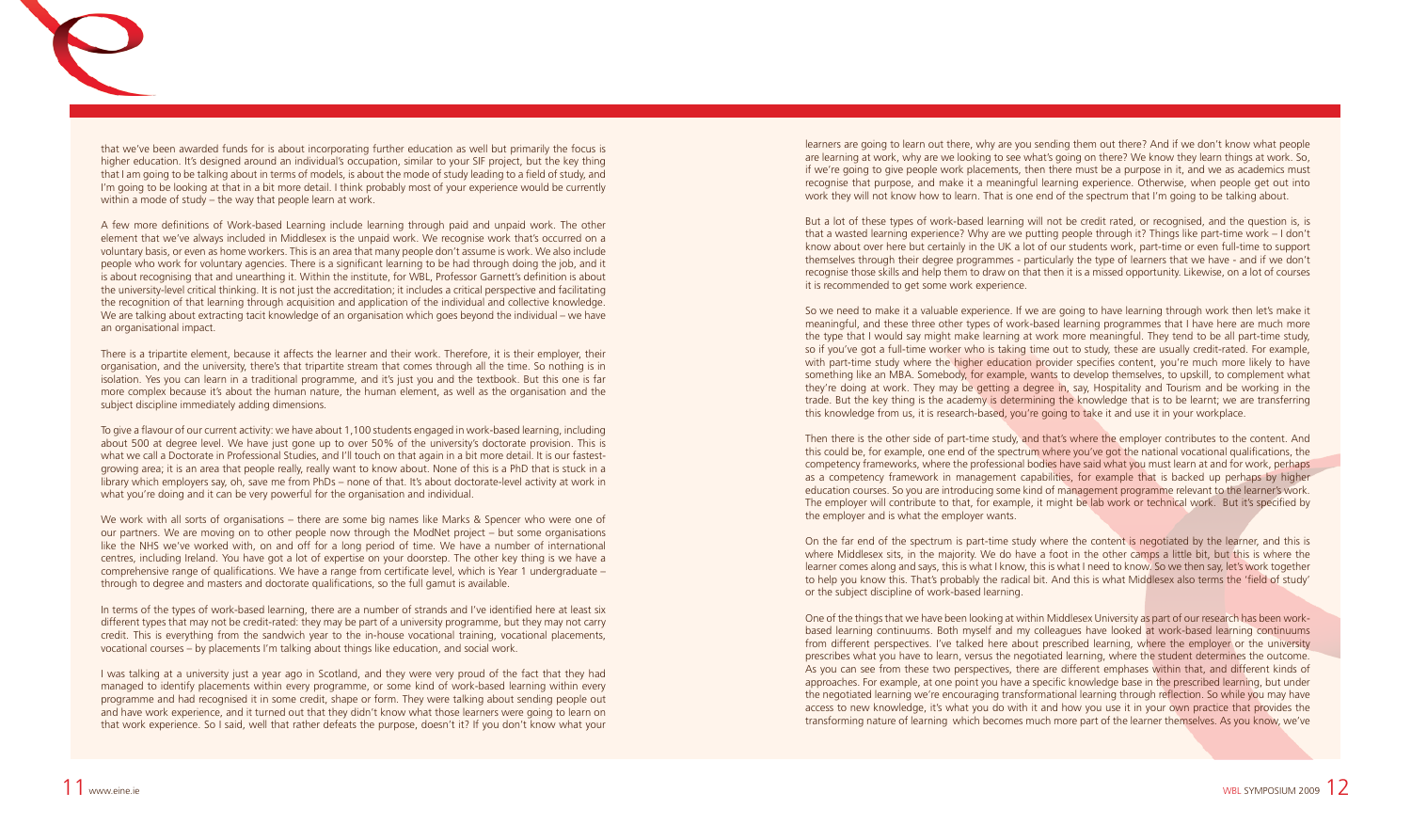We use adult learning theories, for example, Carl Rogers, a humanistic approach – whatever you bring is acceptable, where you're at; Social Constructivism, your knowledge is constructed from your social environment; the community of practitioners - we have done quite a lot of work in developing post-graduate programmes for new professions, in particular, for example, for general-practitioner vets, who take a different route from extending their clinical practice – it's much more about how they become GP vets.

We have to take into consideration the context of learning – that is so important, because it's not just about the context, it's about the culture. It's about the complexities of learning, it's about real-time problems. What are the things that are exercising you, your team, and your department, at this current moment? It might be how to save half a million pounds so you don't go under, but it might just be how to radicalise your processes. And as I say, the knowledge is generated from the workplace.

The student is the knowledge-holder, as I indicated before – they bring their knowledge to us, it is knowledge generated from practice – and our role as teachers is to facilitate the extraction of that knowledge, the articulation of that tacit knowledge, and give them the skills to learn how to learn. When they finish their programme, they should know how to find out new knowledge for themselves. Because knowledge doesn't stay still, you cannot wrap it up and say, you have completed your degree, that will do you for the next number of years – it doesn't work like that, particularly in this knowledge society where you just tap into Google and you can come up with anything. So we have to teach them how to learn.

We represent WBL here as a triangle at the bottom, the recognition and accreditation of learning, and that's where all our students start, whatever programme they're on: we recognise and accredit their learning. And that can be experiential learning, it can be organisational learning – we do a lot of accreditation of in-house company

Our typical work-based learner is mature, well-established at work, and may have very few traditional qualifications. Some of them don't even have A-levels or equivalent school leaving certificate; and certainly quite a lot of our master's students don't have primary degrees. What they come to us with is considerable preunderstanding and knowledge. If you are working at a management level within an organisation, responsible for a number of departments, and you are overseeing graduates – you can't say, you have got to sit in year one, day one of a first-year undergraduate management programme because you know they could be teaching the teacher more. It would be very inappropriate. But for them to be able to articulate what they do know, and for us to recognise it is far more powerful. So, the work-based learning puts the learner at the interface between work and the university to explore those issues that are causing them real interest.

I'd like to introduce you to Bob. He is one of our more unusual learners – I have a photograph of him with an alligator. Bob is a typical work-based learner: there are not many programmes that recognise the kind of learning that he came to us with. He worked in Heathrow in the Animal Reception Centre and had a lot of experience in a number of zoos, and his programme was building on his learning. But one of the problems that we had with him was that we didn't know quite where to pitch it – he didn't have A-levels, he didn't have a first degree, but he'd been running zoos, he was running the Animal Reception Centre – so we said to him, well Bob, who comes to you for advice? So he said, my colleagues and then, he said, well I've been asked to sit on the National Commission for some process, is that the sort of thing that you're looking for? And we said yes that's exactly the sort of thing that we're looking for, because that immediately moved him into the master's category, because he's obviously a master: people want to know about his skills. And so this was his route to his work-based learning masters in animal husbandry. Now, there are not many programmes in animal husbandry, but because he could negotiate his title, that's what he chose to have.

all swotted up for exams and forgotten the content the next day, but when you are learning at work it is much more about the learning that changes your practice.

All Middlesex University's work-based learning programmes that are negotiated with a student come under one work-based learning title. We have a lot of programmes throughout the university that are about work-based learning or workplace learning or similar that do not come under our institute, Those are different so I'm talking purely about the negotiated learning and there are 1,100 students on work-based learning titles.

In negotiated learning the workplace becomes the curriculum. We have specific assessment criteria that describe the academic levels that we're looking for, so right the way through from the certificate-level first years to doctorate level; we use the same assessment criteria both for assessing accreditation through to assessing pieces of work. The university does not become the holder of the knowledge; the knowledge is generated from practice, and this is one of the things that people find most uncomfortable and most challenging, because academics traditionally have taken that knowledge generated from practice – ask any lawyer or medic. We have taken that knowledge generated from practice, we have done the research in the academy, and we have come out with the new knowledge that needs to be inculcated into the new recruits. But work based learning is different.

One thing we have discovered is that in the world of work, knowledge changes so fast that you nail it down for a while but then the organisation moves on, and with it the knowledge base. This has been particularly noticed in the Irish centre for WBL. Our colleagues in Ireland were saying that in their experience, the university comes along after the new theories, the new knowledge has been generated and put into their programmes, whereas the organisations have moved on – Been there. Seen it. Done it. Tried that theory, adapted it, moved on, and have another theory, but it is not being captured. The wonderful thing about work-based learning programmes is you capture that knowledge as it's created and then you're able to build up, and you're able to articulate that. So often that knowledge is not articulated, it's not captured at that moment. So it's very practice-based.

The mode of study, as in placements, vocational courses and suchlike, the award is in the subject. So I had placement learning as a nurse, I came out with that nursing qualification. So it uses the subject curriculum, what I learnt was described in the nursing curriculum, and therefore it uses those assessment criteria, and the university provides the knowledge, stating that this is what you should learn. So it's discipline knowledge-based.

They are at quite different ends of the spectrum. In terms of specific pedagogic elements, there are certain things that we've teased out from our programmes, or rather that our programmes are built on. First of all, it recognises experiential learning at higher education level. It is not just recognising it, it's accrediting it, and allowing it to be built into the programmes. For example, I looked at our accreditation of prior experiential learning module at undergraduate level as part of my own doctorate programme. I looked at how we facilitated that learning, how we could get our students to articulate their own knowledge more effectively and gain more credits through it. One of the things that we do with experiential learning is that we don't match it to current programmes already in the university; we match it against our level descriptors. Is this learning at certificate level, is it at graduate level, are they articulating where it's coming from? That is one of the radical moves.

We facilitate learning from reflection. We are trying to encourage a reflective practitioner, a professional practitioner looking at their practice, reviewing what they've done and how could they have done it differently, what could they have done in any other way. By using Kolb's learning cycle, we encourage the process of looking at the concrete experience, reflecting on it and doing work-based learning projects or activities through the programme and that is how they test out their new theories, their new approaches.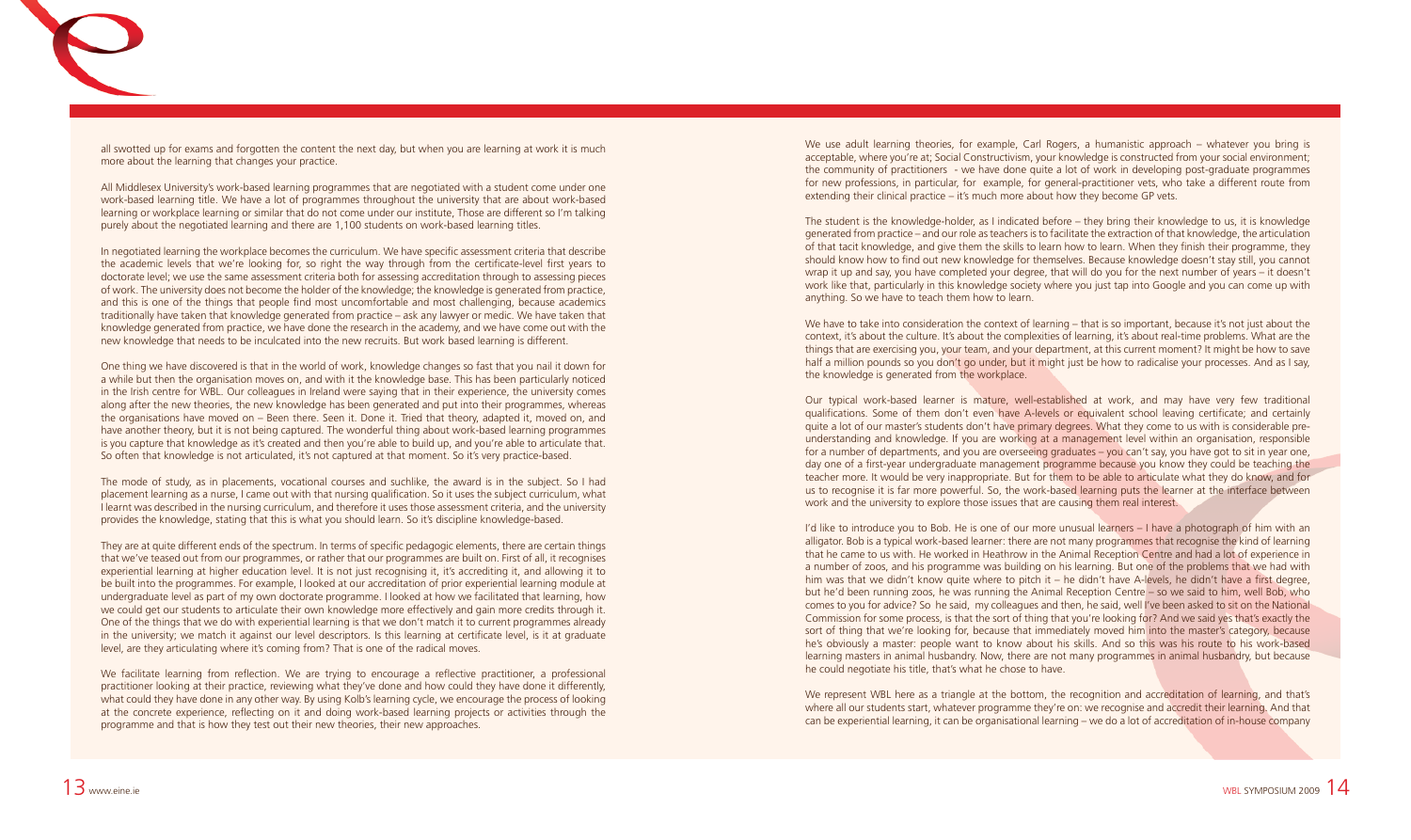The projects that people have undertaken indicate the range of activity from education through management, health. But as you can see it's about what people do in the day job – for example, preparing a college for investors and people, how many people have had to do that kind of thing? But it's about the processes, the investigation that somebody has had to undertake.

As I indicated, this framework is very transferable across disciplines. For example, the framework has been very helpful to us to identify new roles in healthcare; at one time when the Labour government was putting a lot of money into the NHS and turning out a lot of specialists, there was no specific programme for clinical nurse specialists.

We have got a very successful programme at the moment, a top-up programme for performing artists, a lot of whom have done college diplomas – equivalent to the first two years of a degree – but they want a degree, many of them are getting into that stage of their career where perhaps they're getting into teaching, choreography, whatever – they're not purely on the back row of the chorus line and they need some evidence of their learning. So a top-up programme is very valuable. I mentioned GP vets earlier; coaches and counselling are two very strong areas – they are emerging professions, they are trying to identify their own body of knowledge and this is a very good way for them to do it.

We've had cohorts come to us and we've accredited the core of their programme, they're not coming in with experiential learning, they've had training, and that's been accredited. So again in the NHS we had Leadership London – it was a big range of programmes where all the hospitals and trusts had their clinical directors skilled up in management programmes. The Metropolitan Police; we've had specialist training that has been accredited and they can top it up to a master's programme. In our engineering and information science school, they have designed a programme for professional networking – they have been able to use part of our framework and build on taught elements, and that's very flexible.

We build partnerships with organisations; a lot of people come to us to change career direction. They have a specialist area but they want to develop into perhaps training or management, and by recognising that development area in their programme they can then get a master's programme, for example, in education, and can go and train. For example, developing reflective practice in a discipline – one of the subjects that Middlesex teaches is traditional Chinese medicine, and I was able to work with them to develop a reflective component. Traditional Chinese medicine has a particular way of learning – you go and learn it by the side of the expert – but this was about learning to reflect on it, using a focused method of reflection, so that they learn from their own practice as well, so adding to their expert knowledge.

So the work-based learning framework offers a lot of programme opportunities, combining taught modules with distance learning; all our work-based learning modules can be done by distance. I had a student in Scotland who I never met until graduation.

There is also the debate about the professional doctorate route versus the PhD – but increasingly in the UK there are low levels of completion in the PhD. People drop out, it doesn't suit them, and they just lose the will half-way through it. Whereas our professional doctorate people are those who are at a high level in their organisation, they are doing projects that are major pieces of work and they need recognition for that. And because we accredit at doctorate level as well, we can accredit work that they have done before – so if they are organisational developers, it suits people very well including those with previous publications.

training, and people can move onto our programmes from that basis. People can bring in up to two-thirds of their total award through accreditation – that is quite radical, because once you take the premise that people can enter a degree programme for example with a Higher National Diploma (HND), which is year one and year two of a degree programme, and top up, then you can extend that to people bringing in accredited learning to that credit amount. That is followed by a research and development module – at the moment it's fairly social-science oriented, because you're dealing with people, but with the help of our Irish centre colleagues we're looking much more into business research approaches and other types of research approaches and we're reviewing that as part of one of our projects.

Alongside that, we look at programme planning, including a learning agreement. This learning agreement takes into consideration that tripartite relationship with the university and the employer as well as the learner, and this is where the learner argues for their title and also compiles their programme. Some of that programme might include taught elements, so they can do taught elements elsewhere, but most of it is through work-based projects. We have validated a whole suite of work-based projects of different sizes, ranging from 20 credits to 60 credits, ranging from certificate level upwards. People can build their programme and decide what they want to study in this project. That's where the negotiated learning bit comes in. They move on to an award at that point.

Work-based learning projects are very powerful. They are the thing that really makes people experts in their field and they really embed learning, because it's what they're doing for the day job. We also use assessments that have a lot of application of both theory and practice. We use portfolios and case studies. But in workbased learning projects, again it's very much about what they need to do in their real time for their real work. If somebody is working in an organisation, and has to do a certain amount of deliverables, from their project work, then that becomes their work-based learning project. What we add to it is the academic rigour and the critique.

Inevitably, out of work-based learning projects, there is a change agent element in it. This is linked very much to the practitioner-researcher, the insider researcher. Anybody who is at work who's introducing a project inevitably there is some movement, there's some change. Your own SIF project that's going on at the moment, you are changing hearts and minds. To whatever extent, you're working on those areas.

But along with change, you immediately hit the ethical issues, and one of the things that we found is the fact that ethical issues raise their ugly head, and they are considerations that you might not have even thought of before because you're working with colleagues and you're working with 'taken-for-granteds' and you're working with assumptions, and that's quite a sticky place to be in because suddenly not only do you have to look at your own practice and the practice of others, you have to question whether your approaches are ethical, and by investigating what your organisation does, is that in alignment with your own personal values? And sometimes, particularly at the higher levels, masters/doctorate level, people come out and say, I need to leave this organisation when I'm finished this programme, I'm so uncomfortable with its ethical values. Now that's a radical change. You become your own internal change agent as well.

The WBL topics are highly original – you won't find the kinds of things you're used to researching in university, because they're totally relevant to the culture of the workplace. And it has a major impact on the organisation; again the Irish centre – they realised they'd cracked it when one of the students came in and said, I've just saved our organisation a million pounds! And that was by doing their work-based learning project. Now, anybody that can say that is obviously on a winning streak. And the practical application sells it to people.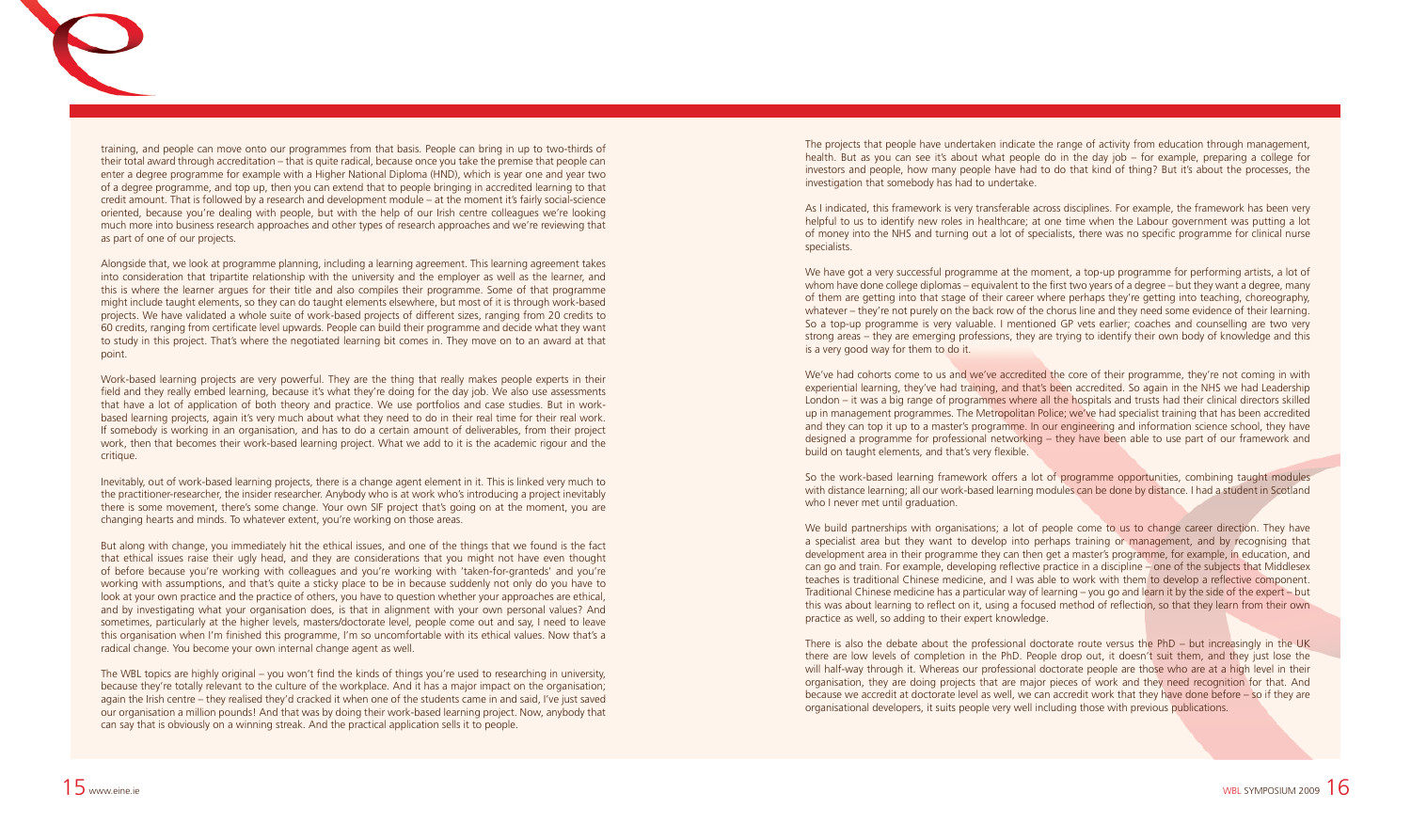## **Lucy Fallon Byrne Director, National Centre for Partnership and Performance**

Today I am going to talk to you about innovation and particularly the importance of innovation in a time of crisis.

Firstly, let me introduce you to the National Centre for Partnership and Performance (NCPP). We are a government agency set up in 2001 by the Department of the Taoiseach. The NCPP primarily promotes workplace partnership and improved organisational performance but increasingly it is seen as an agency that is concerned with the wider areas of workplace development. We research and promote best workplace practices and we develop systems and frameworks to help make our workplaces become more agile, more flexible and more suited to the modern knowledge-based economy. We have a very distinct role in the national system of innovation. We are uniquely concerned with all areas of workplace change and development, including workplace relations, communications, employee involvement, diversity in the workplace, dispute resolution, and the broader areas of workplace innovation and learning.

In other countries, in recent times there is a growing recognition of the need to invest in workplace development as it is critically linked to national competitiveness and improvements in productivity. For example in Finland, investment in workplace development and workplace innovation has increased because of the need to build knowledge workplaces and knowledge organisations in higher value added industries. They also have an ageing population, so a key national goal is to improve the quality of working life for all employees and particularly for older workers to enable them to stay at work for longer. We can learn from these models from abroad and although we are in the maelstrom of a crisis at the moment, nonetheless, we need to keep our focus on these longer term issues.

Among the highlights of the NCPP work to date is the development of a National Workplace Strategy which is a comprehensive, integrated strategy for workplace development in Ireland. We have also secured a Workplace Innovation Fund which we co-manage with Enterprise Ireland. It is a fund available to private sector companies to support the practices which increase capacity for innovation and learning.

Much of our work in the NCPP relates to organisational learning and innovation both of which are inextricably linked. A learning organisation is an innovative organisation. They both involve opening up companies, organisations, workplaces, colleges and government departments to new learning, to new ideas and developmental approaches. At the heart of innovation is the challenge of sharing and exploiting knowledge and continuously searching for new knowledge. Innovation is also about looking for new opportunities that add value. In this respect, it is a little different from creativity and invention, which are the first steps in innovation, because it also requires a search for new areas that will add value to your organisation.

It is a very well-known fact that innovation increases in a time of crisis. We are all open to change. We have to be. But in a time of crisis, we are capable of absorbing changes that we would never have imagined previously. Since the beginning of the recession, we are all looking at things in a completely different way. Exploiting this increased potential for innovation is therefore a critical response to the current national economic crisis.

At the outset, it is also important to emphasise that innovation is as important in low-tech industries and firms as it is in the high-tech sectors. Again we seem to associate innovation with the very big pharmaceutical and computer companies in Ireland and the high-tech and high-value-added industries. Of course, it's hugely important there but it is as important in the small indigenous SME as it is in those sectors. It is as important also in public sector organisations as it is in the private sector.

Very briefly – the Doctorate in Professional Studies; we have a generic programme that is based in the institute but we also have specialist validated pathways, for example in the School of Health we have a pathway of Risk, a pathway of the Environment, and of Health. It is just that we're reflecting the practice elements more fully, rather than perhaps the more generic consistent elements in the institutes programme. We also have a doctorate in Public Works, which is a sister to the doctorate in Published Works. Very often we find for example our doctorate candidates are working in organisations that have a public face, or they've done a lot of research in a particular area, and rather than make them jump through hoops again, they gather their evidence and do a critical commentary. And that can be done in a year. Obviously a highly challenging year, not an easy option, but for some who've got a prodigious output but have never managed to nail it down in a PhD it's a very good opportunity. As I've said, this includes recognition and accreditation at Level 7 and Level 8 – for you that would be Level 9 and Level 10 in which we use level descriptors to help us assess.

Just to capture the distinctive elements: our doctoral candidates are engaged in advanced work-based learning, which involves major organisational change and/or excellence in professional practice. So, original work comes out of it, and sometimes that is taking an old theory or an old concept and using it in a new way, it can be as simple as that. Although it is a research-based degree, it's very practical, and from the impact study that the Higher Education Academy did about work-based learning, it's considered to be very prestigious and soughtafter by organisations.

To summarise, using negotiated work-based learning in higher education, there is an increased focus on work. While in this day and age, employability is important, it's also about maintaining employment – making yourself too valuable to the organisation to be let go. So we do have people who are currently in work coming to us to say, I need to have recognised what I've learned, I need to have this acknowledged. It's trans-disciplinary, and we recognise that it's the learning at work, it's very rarely siloed in any one subject area, for example, you might have engineering in management or nursing in education, or performing arts and management - you know, you've got the mix all the way through. It's responsive to workplace developments, so there's a lot of currency in it. The negotiable content within the projects is very powerful and very useful and because we accredit, that means that people don't have to jump through hoops twice - they don't have to sit in a classroom listening to stuff they already know.

Flexible deadlines - now this is a very useful one to know; we have built this into our programme because this responds to work schedules. If you ask Marks & Spencer or Thornton's when their peak time of work is going to be they'll say Christmas and Easter, so you do not want them to have to submit work on Christmas Eve: you're not going to get it. So by having flexible deadlines you can work around those so that people can meet the needs both of their organisation and of the academy.

The emphasis is on reflection and teasing out the tacit knowledge and transferring that reflection and new knowledge into work, and sharing it with others, allowing new knowledge to be created within the organisation and that means it's captured, it is not lost for good.

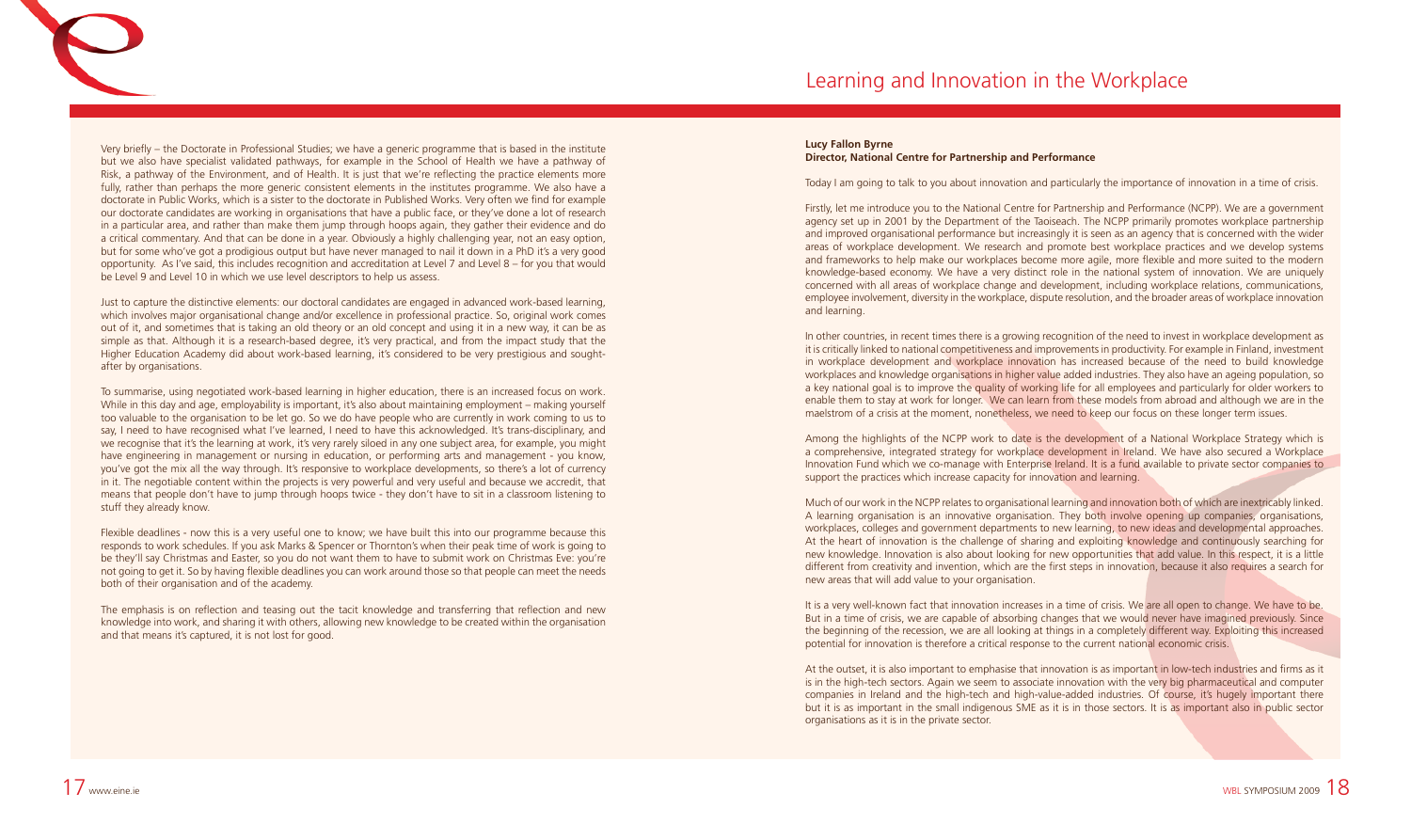Google is a good example. I visited Google in Dublin recently. It is a very open, unstructured, campus-style environment, and they are really driving innovation all the time. But there is control there as well. The reason they have control is because they work their performance management system around what they want to achieve in the organisation. Google is highly innovative and its performance management system is designed around innovation outcomes. Innovation is measured, valued and rewarded. Performance management systems are a powerful way of achieving organisational goals.

One of the difficulties we face in Ireland is convincing SME managers that learning is good for their business and that it is an investment and not a cost. SME managers and owners are sceptical about training their employees as they fear that their key employees will move on to their competitors. Our experience shows the opposite. When an organisation invests in its people, they stay with that organisation. They respect the fact that they are valued and that they are given developmental opportunities. In convincing owner managers we need to stress that learning and innovation are *critical elements of performance.* Peter Drucker says that innovation is 'change that creates a new dimension of performance'.

## **Knowledge management**

**Team building and team learning** are critical to knowledge management and knowledge evolution. Teams are not just groups working together. They need to be given autonomy and ownership over what they're doing in order to learn from their knowledge and experience. The dynamic in the team has to allow for experimentation and reflection and the team must be afforded different developmental and learning opportunities if innovation outcomes are to be achieved.

**Empowerment and employee involvement** is also a critical platform for knowledge sharing and knowledge development. This is at the heart of what the NCPP advocates for in workplace and organisational development. The business case for employee involvement is absolutely compelling. And yet despite this, many managers and leaders in public and private sector organisations in Ireland are still sceptical. Many organisations still run on very traditional lines but our surveys are showing that this is changing, even if it is taking time.

The biggest challenge for organisations today is how to successfully exploit and utilise knowledge. This requires a recognition that there is a lot of tacit knowledge embedded in the organisation and that this knowledge needs to be tapped in order to sustain the organisation's future. Knowledge must be valued and recognised. The organisation must find ways to share and to grow that knowledge and to exploit it in the process of learning and innovating. Much of knowledge is tacit and is based on experience and this gives rise to experience-based innovation. Innovation happens when you re-configure existing knowledge. But the organisation must also develop new knowledge. The really smart companies are able to go out, search, scout and create systems which develop new knowledge. In this way they are opening up new platforms and new opportunities. There are also different ways of configuring and re-configuring existing knowledge. Some take globally available knowledge and then re-configure it in their local organisation in a new way and that creates a whole new area of innovation.

The rate of learning in your organisation must be equal to or greater than the pace of change in the external environment. If your organisation is changing more slowly than the external environment, then you are in trouble. For a private organisation, you will certainly not survive.

*Taking risks and making mistakes* is also an important part of the innovation and learning process. This is because organisations need space to experiment and try out new ideas and new processes. The process of

We need to look for innovative and creative solutions to our current difficulties. *A partnership approach facilitates this process.* It helps us to tackle the challenges of change, restructuring and cost-cutting together and it also consistently delivers better outcomes and more long-term solutions. If radical change is needed in the organisation, then the principles of partnership should be applied in order to ensure successful implementation of change and sustainable outcomes. What are these principles? Firstly, *share information* with people early. Trust people; spend time communicating the details of the changes and the rationale for change. Impart information fully as it unfolds. Then **consult widely** and intensely with those who are affected by the proposed changes. Make sure people have an opportunity to give their views on where the changes should be made or where the cuts should fall. And believe me, when you do that you get answers. You get very creative solutions. You bring people with you. *Open communications, sharing information, consulting meaningfully, trusting people, providing opportunities for feedback and new ideas, and truly listening to and valuing the responses.*  These are the underpinning principles of partnership and if you apply these principles in your organisation, then there is a very strong chance that you will survive through the crisis.

Through this partnership approach, innovation increases in a time of crisis because people are more open to change. They are open to giving their ideas, but they need to be respected and to be given the relevant information. They need to be afforded the opportunity to input their ideas and to be given an opportunity to provide solutions. And you might find that this particular crisis really opens up areas of development and activity that you could never have imagined before.

Innovation and partnership require a new style of management: *a participatory management and leadership*  **style.** We need to develop this new kind of management in the public service because traditionally, we have inherited a hierarchical management style in many areas of the public service. Many of the management approaches in Ireland are still embedded in the old scientific model of management, which is hierarchical, with change coming exclusively from the top. On the contrary, participatory managers are always opening up opportunities for new ideas to emerge from their employees, opportunities for learning, getting people involved, building a learning culture within the organisation.

In building a learning organisation *management belief,* and the *management vision* for the organisation is critical. Therefore it is vital that the CEO or the top management team is really committed to learning. That's really where it starts. If they are not committed to learning, and not committed to using every opportunity to promote learning, then it won't happen. There has to be visible leadership and an absolute belief on behalf of the CEO and top management team.

As well as participatory management, *flexible and organic organisational structures* are far more conducive to learning and innovation than the old hierarchical models of the past. For managers, Gareth Morgan says that the way your organisation behaves depends on what your vision of your organisation is and what metaphor you use to describe your organisation. Do you regard it *as a machine?* The scientific management model and the industrial model of the past envisaged the organisation as mechanised, machine-like and this gave rise to assembly-line production systems. People were seen as factors of production and that model has prevailed for years, generations, even centuries now. But if you look at your *organisation as a brain* or *as a culture,* you start thinking about it differently. You start saying, if it's a brain then it needs to be stimulated, it needs to be activated, it needs to learn new things, it needs to have opportunities for growth, enjoyment, even fun. The brain metaphor is a good metaphor for re-imagining your organisation. Many of the traditional organisations in the public service would have developed as machine-like organisations. In contrast some of the new information technology companies have deliberately developed cultures which are more vibrant, young and dynamic.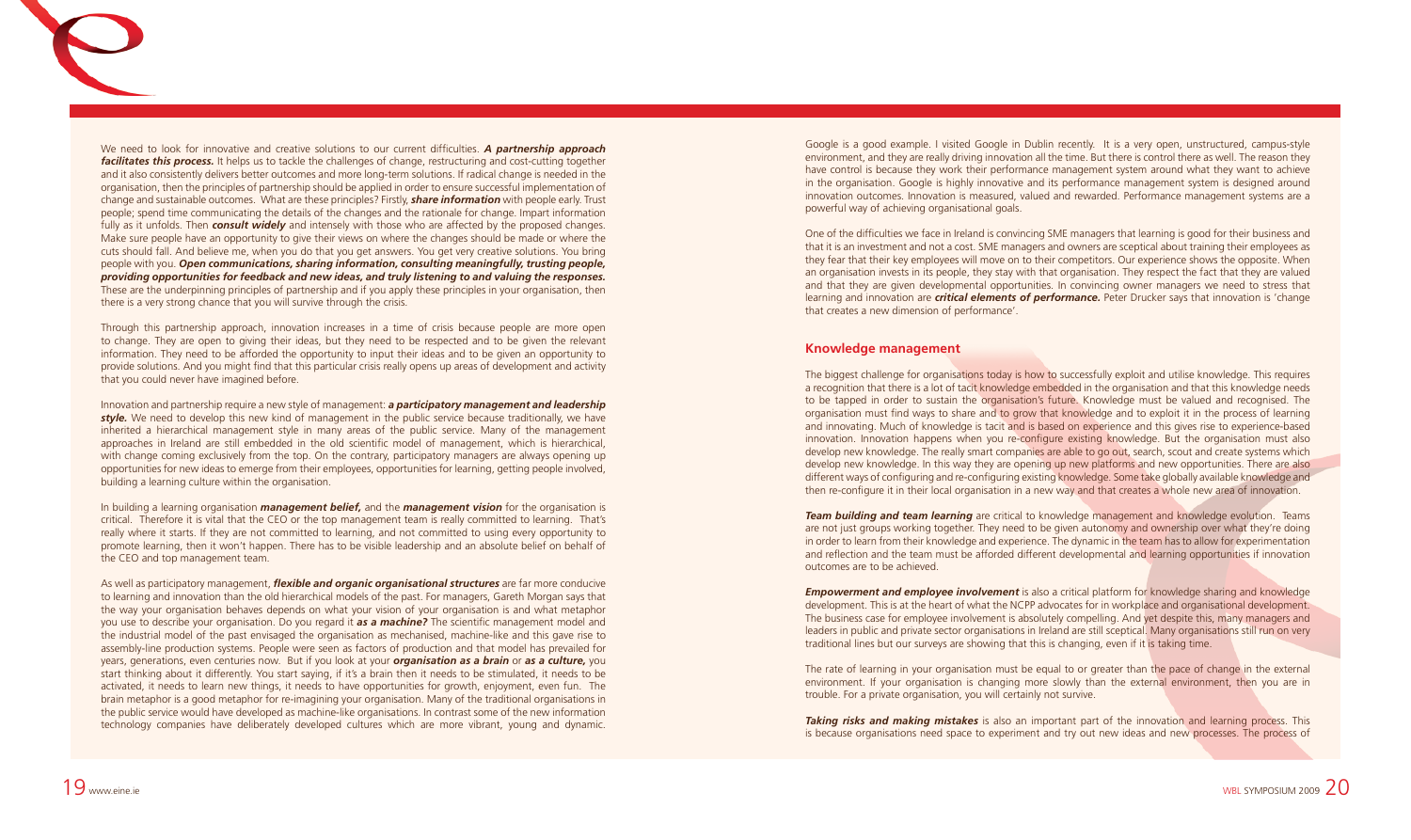**Anne-Marie Frampton School of Business Waterford Institute of Technology**

My purpose here today is to go through our experiences in delivery and design of the Fáilte Ireland Tourism and Learning Networks. I, along with my colleagues at Waterford Institute of Technology and Cork Institute of Technology have designed and implemented the Fáilte Ireland Tourism and Learning Networks across the South East and South West regions on behalf of Fáilte Ireland.

I would like to speak to you about our experiences in the evolution of this programme and the opportunities it has afforded us to generate academic-industry partnerships, both formal and informal, and also to implement a blended learning approach to this type of programme, with a strong focus on the whole area of peer-to-peer learning. One of the key outcomes from our whole experience over the last four years has been to look at the whole area of recognition and accreditation for prior learning.

What are the networks? Many of you may not have never heard of these before. They were instigated by Fáilte Ireland in a response to a strategy document, developed by them in 2003, titled "New Horizons in Irish Tourism: An Agenda for Action". I'm delighted to say that these learning networks are one of the key actions from that New Horizons document.

My session today will take you through the various steps that we have taken and the experiences we have gained since 2006. My presentation will focus on four key areas:

- (i) the networks themselves;
- (ii) the key success factors from our perspective:
- (iii) further developments that we have planned over the next two years;
- (iv) and most importantly, the lessons learned from our experiences in managing and designing the networks.

We are in our fourth cycle of a twelve-month programme at the moment – so the first contract with Fáilte Ireland lasted from 2006 to 2008. We are now in our second contract at the moment: we re-tendered for it in November 2008 and again were successful with our partners CIT.

We have had 552 businesses involved to date and they are very reflective of the Irish tourism industry at present. In 2006 there was probably a 60:40 weighting towards accommodation providers, which would have been reflective of the traditional tourism product in Ireland at the time, or the awareness of the tourism product. I am delighted to say that now in 2009 the balance has completely shifted and we are probably at 30:70, with

The document was developed in consultation with all of the industry stakeholders, from the practitioner on the ground to government support agencies such as Fáilte Ireland, Tourism Ireland, the Irish Hotels Federation - input was taken from these different stakeholders, and one of the key areas which the industry practitioners really wanted to focus on was the development of an accessible, relevant training programme for their peers within the industry. Fáilte Ireland took that on board and went to tender at the end of 2005, looking for suppliers to design and deliver such a network across the 26 counties. Waterford Institute of Technology was successful in its tender, and was fortunate to be partnered with Cork Institute of Technology and supported by one of Cork's very own leading leader groups, a West Cork leader group under the Fuchsia brand. We designed an innovative programme, action-orientated programme, and kick-started that in January 2006.

- $\Box$  17th out of the 22 OECD countries in terms of the number of hours spent on on-the-job training;
- 20th out of 33 OECD countries in expenditure per student on education;
- $\Box$  Of the original EU 15, we were ranked 8th in relation to lifelong learning in 2004;
- 7th in terms of the proportion of workers that are deemed to be highly-skilled;
- 80% of the current workforce will still be in the workplace in 2016 and 30% of those don't have a Leaving Certificate.

experimentation is one of trial and error where there is risk involved. The mantra should be, don't fear mistakes because there are none! If we are going to be innovative we have to allow some tolerance for mistakes. There is always margin for error in the private sector but unfortunately there is very little margin for error in the public sector. Mistakes are publicised and punished severely, and there is often little room for the celebration of success. This needs to change.

A culture that enhances learning also *balances the interests of all the stakeholders,* customers, suppliers, staff, and focuses on people. It helps people believe that they can make a significant contribution, improve their organisation and change their environment. But more importantly, it offers them the opportunity to do so. It makes time for learning and reflection. It takes a holistic approach to problems, encourages communication, believes in teamwork, and has approachable leaders – managers who are hands-on and very visible.

At national level the learning challenge is considerable when you consider where we are placed in international benchmarks and particularly our position relative to our competitors. For example, in international league tables we are ranked as follows:

So we have a considerable challenge ahead and this is very comprehensively outlined in the National Skills Strategy.

In addition in 2004, the NCPP conducted a major national workplace survey. The second survey in this series is being conducted again this year. It is a very large survey comprising 5,200 employees, 2,000 employers from the private sector and 700 public sector managers. The statistics on training and workplace learning from the 2004 survey are relevant for today's discussion:

- $\blacksquare$  48% of employees had participated in training in the past 2 years;
- $\blacksquare$  more men than women were offered training opportunities;
- younger workers received more training than older workers.

Most importantly however, our findings show that training and learning in the workplace is linked to existing levels of educational attainment. Those with higher levels of education and holding senior positions in the organisation got twice as much training as those who had low levels of formal education and were in junior grades in the organisation. So we have uncovered what we call an opportunities divide, or a knowledge divide in our workplaces. It seems that there is inherent unfairness in our workplaces regarding training and learning opportunities. Those who have a lot of education get more opportunities and those who have less are disadvantaged even further by being afforded only half the training opportunities of their better educated colleagues. That's a very big challenge and one that I believe initiatives like this WBL symposium and this project can hopefully address. To finish on a hopeful note, I like Peter Senge's optimism when he says that: *'Learning organisations are possible because deep down we are all learners!'* 



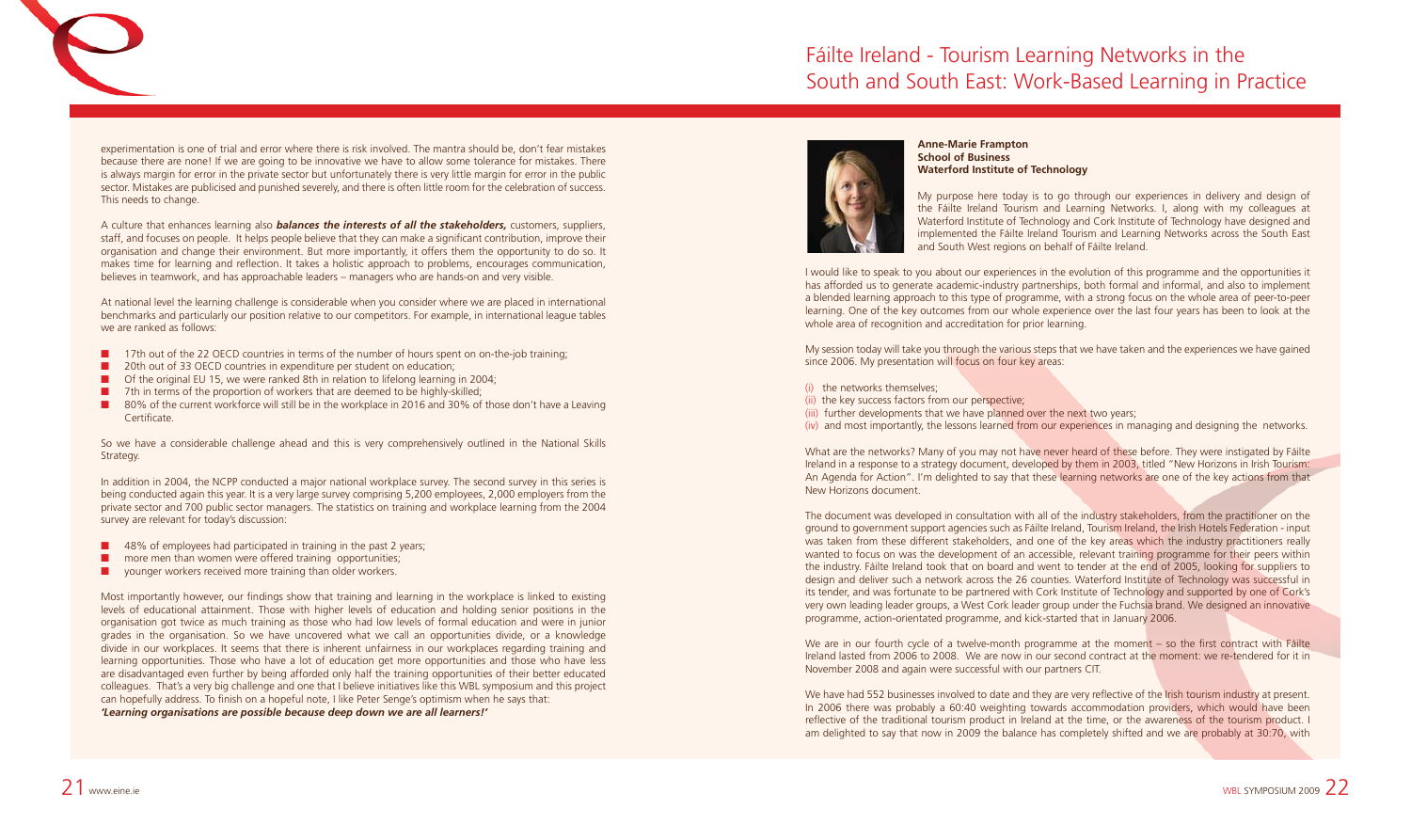in the room was at the same level, so there was quite a considerable amount of peer-to-peer learning where the individuals themselves had come across various challenges, either themselves in trying to maintain their websites, or with their web suppliers. They were able to interact with each other and come up with their own solutions from experience, supported obviously by the trainer, and drive the solutions back into their business.

That programme, in 2006 and 2008, was so well received by the participants – again, Fáilte Ireland listened to the success elements of the programme and took that element of our programme on board and rolled it out nationally under the WebCheck banner. We are glad to see that it is a continuous 360 degree learning process for all of the stakeholders involved in the networks, from the participant to the institutes involved and back to our funder again. From our perspective that is one of the successes of the programme.

We have worked very closely with our own colleagues in WIT and CIT to ensure that the training we provide is very relevant. And because of that we use a mix of our own colleagues in the Institutes but also industry practitioners – and I move from the word 'expert' to 'practitioners' – who bring with them real-life case examples, which the participants can relate to during the learning.

We also have residential events. Speaking with the participants, because they're predominantly hospitality- and tourism-related businesses, they work 24/7. They do not have the luxury of having perhaps two days together to take time out of their businesses to logically think and reflect on how their businesses are being run, or where there are opportunities for improvement. From our perspective we decided to run two residentials as part of the one-year programme, a spring and an autumn residential. At these residentials, we look at the key operational areas – we run two hour workshops; typically in the areas of Human Resources, Public Relations, Health & Safety, and Marketing. Two hours in duration again because the Tourism and Hospitality industry, by its nature, is one that does not sit down, so to get these people to engage in learning, two hours seemed to be the optimum unit through which they could focus and concentrate and enjoy the learning experience.

We introduced learning sets in 2006 based on our experiences on a previous programme that we had run, and these, I believe, are very much the core to reflective learning, peer-to-peer learning amongst the participants themselves. We call the learning sets 'local networks' and they comprise of up to ten participants who would work together with a trained facilitator. We are very fortunate to have colleagues from both our institutes involved as facilitators on our programmes, and also external business consultants involved, so there is a great mix, a huge learning opportunity, and in fact its own network for learning among each of the facilitators. They meet with the participants up to six times throughout the programme and that can increase to eight to ten times throughout the programme. Of our 552 participants, they would typically range anywhere between thirty up to seventy. So you are looking at a very broad spectrum of learning styles as well as confidence levels.

There is a very well-documented process, not just to recruit participants but to develop lesson plans with the presenters to ensure that the learning is relevant to the participants. We would also ensure that there are at least two exercise components within those two-hour workshops, to ensure that people engage. So the problems that are thrown out to the participants are reflective of the industries that are in attendance at the workshops – in fact, two weeks in advance, we provide the full listing of those who will be in attendance to the trainers. Their materials would be in with us one month in advance, and there would be a slight tweak to the material to ensure that each of the participant sectors represented at any workshop would be included in those examples.



The programme itself has different and varied structures. We looked at the opportunity to introduce a blended learning approach for our participants, and that idea came from our experiences in delivering a previous related programme which focused on the development and marketing of sustainable tourism within the South East of Ireland. We looked at what worked for us in that programme in 2004 and 2005, and decided to further advance the blended learning element of that programme, and introduced a very clear focus on the whole area of learning sets, or local networks as we call them, but a large emphasis on peer-to-peer learning.

We felt that, typically, the expertise in the industry - the practitioners were the key experts in the industry, and we as trainers or teachers had as much to learn from the participants as they had to learn from us, and I think that could have been one of the key drivers. So much so that after the first iteration in 2006, 63 of the 120 participants came back to us and said "Please, we don't want this to end, is there any way that you can look for additional funding from Fáilte Ireland to prolong our experience or our first step into lifelong learning." And again, here we are with Fáilte Ireland as a fantastic funder and promoter of this programme, where they came back with additional funding and we designed and delivered what we called a Tourism Learning Network Xtra programme, with 168 businesses coming back to us, saying, 'we'd like to stay on board'. So another endorsement from a government agency there, reflecting their commitment to the life-long learning element.

I have identified four key elements of the programme structure. The first one is the learning events, and these are your typical face-to-face learning interventions with the programme participants. They have four key elements to them: the first one is a network briefing which kick-starts the entire year-long programme, and that network briefing is about building confidence in the participants, to encourage them to understand that they are bringing experiences which are valued by everyone else in the room and particularly by ourselves at CIT and at WIT. It is also to try and encourage them to give as much as they receive from the programme and to realise that a lot of the learning is self-directed learning, and a lot of the learning will evolve from their peers. We encourage them to develop, and support them in developing, their networking skills – but very much their confidence to network.

There is also an introduction into the structures of the programme, and I'll speak a little bit later on about the accreditation element of the programme which was introduced in 2006. The next structured event is online marketing, and here we are back to understanding the learning needs of the participants. And from speaking with not just the tourism stakeholders across the regions, but more importantly the individual participants themselves, both verbally and formally through a learning needs analysis which they complete at the beginning of the programme, we identified a need for lab-type online marketing training. From our perspective, if we are looking at end result, the end result the participant wanted was of course an upskilling, greater knowledge, a different attitude to how they run their business, but they also needed to see an effect on the bottom line. It was one of the core elements of the programme.

We liaised with the Irish Internet Association, and we worked for the last four years with the CEO of the Irish Internet Association to design a bespoke training programme based directly on the learning needs of the participants as stated by them. As a result, we run five different levels of training in a small learning lab with ten participants at each of these different interventions. The big winner here was that each of those ten participants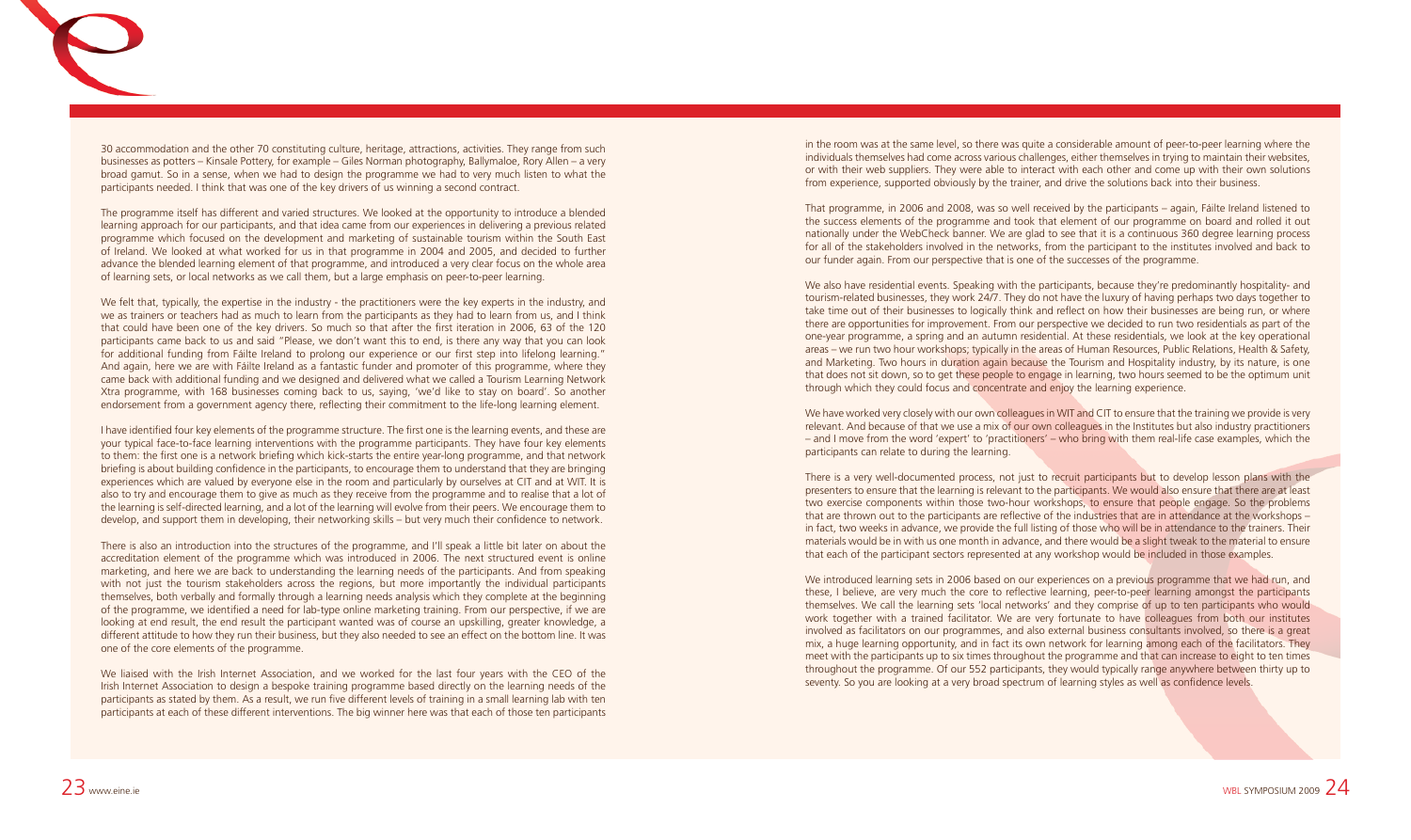in the business, and being the only person can be extremely lonely, especially when you have a list of to-dos of 500 items and you never get to item number 10. We wanted to ensure that the participants themselves felt that they had other supports, other than the face-to-face learning, the learning-set meetings, the online supports, that they could pick up the phone and ask us to research secondary information for them.

We set up a research portal for the participants, where they would either route research or information requests through their facilitator at their local network meeting, or directly into the office. Over the last three years we have had over 450 such research requests. They can range from enquiries about soap moulds (because we had a soap maker), to things such as funding to an activity centre which wanted to look at the whole area of education in activity, what the regulatory requirements would be for that; so a very broad range of research requests. The answers to these requests were shared among the network unless, obviously, there was something that was quite specific to an individual who requested it not to be shared.

We are very fortunate with the link with Fáilte Ireland in that they recognise the benefit of research – not just direct industry but also academic research, and we have what started out to be two masters students funded through the programme but now they've moved into their PhDs, and they assist us in this element of the programme, which works very well.

The outputs to date – if you're looking at it from a statistics perspective, which I know some organisations need to do, I mentioned that we have 552 businesses involved to date; we have 210 businesses in the first three years, 112 of those have already been awarded a Special Purpose Level 6 HETAC award – it is a certificate in Tourism and Business Practice. I think this has to be one of the key outputs to date, from all of us involved, both the businesses themselves and the academics, because for many, it is their first step on that fantastic path to lifelong learning. It has been a huge builder of confidence for many of the participants, most certainly for those who have only reached Junior Certificate level; typically they are in the demographic where their children are graduating from college. That sense of pride for the participants has been absolutely huge. We have another 92 who will graduate at the awards ceremony at Waterford Institute of Technology in October and that will bring it to 210.

The interesting point about this is that it is a Special Purpose award, so it is very much work-based. They need to submit four documents in total for the award. Each of which is very relevant to their businesses and how they will apply the learning – either through the structured events, through the peer-to-peer learning, or through the online elements. To have 210 is a fantastic success for the participants themselves and it is lovely to see the increments: the first year we had 42 and this year we have 92, so over three years it is great to see that. It is the original participants from 2006 are encouraging the 2007, 2008, and 2009 participants to submit.

I suppose a by-product of all of that are the learning networks that have been established. What we have seen is the development of sustainable networks, without the supports of the programme team, where the groups have come together with the facilitators initially, they have broken down the barriers of co-operation which would have previously existed amongst themselves in the business. They have learned to trust each other. They have done this through facilitated sessions, but the reality is the facilitated sessions have now ended and these groups are still together through co-operative movements. An example of this is 'Explore Baltimore', where five of the 2007 participants decided that it was time to get together and do something positive with the Baltimore area, They now have 84 businesses involved in a co-operative initiative. There is also a group in Wexford who have stayed together as a learning group, and that is replicated across the seven counties that we are working with in the South East and South West. It shows that there is a hunger there, a realisation that working cooperatively

The learning sets are core to building up the confidence levels of the participants. They are core to addressing individual business and learning challenges that the individuals face, and finding solutions among their peers to those individual and business challenges. There may also be personal individual challenges that they may feel are inappropriate to discuss in the groups. In 2007, we introduced a principle of one-to-ones, where the facilitator would have an opportunity to meet personally with those members in their local network for more sensitive challenges that they may face in their business.

Those learning sets or local networks also afford the participants an opportunity for reflective learning. They would typically take place after our structured events and it gives an opportunity for the individuals who have attended a workshop on Human Resource management to discuss the learning from those workshops. As you all know, as educators, what I take from a workshop and what my colleague takes from a workshop may have two completely different slants.

It is that element of shared learning and peer-to-peer learning that has proved hugely successful. Every intervention that we deliver or organise is evaluated and it gives us an ideal opportunity to continually improve what we are doing and gives the participants an opportunity to buy into the process, because what they see is when they evaluate and perhaps mention an opportunity to improve any aspect of what we are doing, that is taken on board and the next iteration reflects those suggested improvements. So it is the buy-in – it appears like a win-win for all the parties involved.

The online support tools – back to the blended learning approach, we very much appreciate that hospitality and tourism is 24/7, not everyone is available when we are available in the office from 8a.m. until 6p.m. We need to make sure that there are other avenues for learning for the participants, and to support that we developed a programme, Extranet, which took time to introduce to the participants – it was a new style of learning. We incorporated an entire toolkit for businesses into the Extranet, and it includes not only the workshop materials – tools, templates, tips, guidelines in the different operational areas – but also in addition any useful information that we would pick up throughout the week that we felt was relevant to the practitioners, be it new funding streams, new training opportunities, new marketing opportunities overseas, was loaded up to the Extranet. It was a new type of learning approach or avenue or channel for the participants. We were very aware of the fact that they needed hand-holding so at all the structured events we organised helpdesks to support people. The facilitators were available at the network meetings to go through access, etc. to the website. In Ireland, there is a broadband challenge for many of us, including myself, based on where you live, and that was one of the considerations we had to focus on because the rationale behind this was accessibility to learning. From that perspective we also had a post-out service, so we posted new materials to those participants who selected for post-out.

From our perspective we tried to make sure that what we delivered accessible to everyone. The important thing about the online support was the whole area of sharing the learning with colleagues back in the organisation, where – I mentioned we would upload all of the learning material. We encouraged participants to download that material and to share it with their businesses. We also provided them with the opportunity that if they wanted to come into the office and bring some of their team in with them that we would go through that material with them.

Research is the fourth and last key element of the programme structure: for many of the micro, small- and medium-sized enterprises that we are working with, they are working in isolation, they may be the only person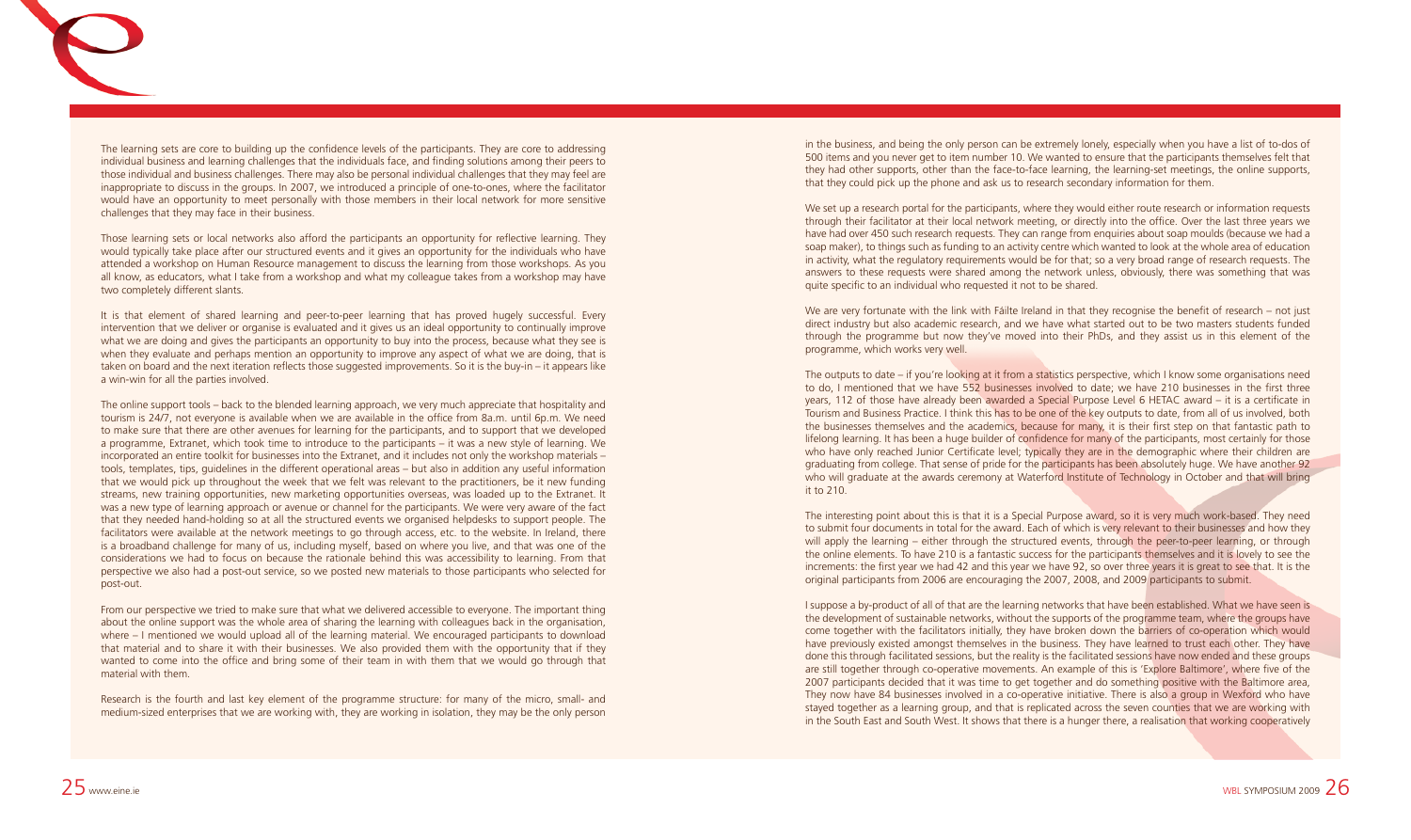The multiple access points for information, it is back to this 24/7, we needed to make sure that people focused on access to information. In order to generate a true blended-learning environment for a participant it requires multiple levels of support which reflects the different learning styles that individuals may have. Our facilitators, office, trainers are accessible to the participants either through email or the website. After sessions, all of our trainers are committed to staying on after the sessions for one-to-one with the participants and many of those give a six-week email contact after the event so when the participant goes back and tries to apply the learning, if they come across a challenge they may contact the experts.

A huge benefit of this entire programme was the whole area of the academia interface, and the facilitation of learning by WIT and CIT. It started with the facilitation of the learning networks, but also it focused on the development of the workshop content. The relationship built between the participants, industry and the academics, and the openness of industry to offer their businesses as case studies for post-graduate and undergraduate students has been phenomenal.

For example, the businesses typically will explain a scenario from their own business, and the students will work towards solutions for it. There is also the Special Purpose award, this was a challenge for everyone involved in the team, and it was the first Special Purpose award for WIT. From our perspective, it was promoting the whole area of a blended learning approach to a programme and the key focus of peer-to-peer learning and we were very fortunate to be awarded that in 2006.

Back to communications again, if you are looking at that blended-learning approach communications are essential. There needs to be open communication across each of the stakeholders in the programme, because open communication leads to trust and therefore you get a much more realistic picture of what the participant needs, what their business needs, and how we can deliver on those needs and ensure that at the end of the process the individual sees it as a beneficial experience, with a view to continuing life-long learning, rather than a negative experience and again the door closes on them for further education. So again, communication is one of our key focuses from the very early stages of the programme.

All of this gives a view of what I've been speaking about to date with our approach on the blended-learning aspect and there's one other aspect, and from my perspective and I hope that my colleagues would endorse this – it's all based around the whole needs-identification of the participant group, and trying to develop a programme that meets and exceeds their needs, and continually having them involved in the design of the content of the programme. Obviously, within limits, but very much having it reflected on them as their programme and their learning and they having ownership of it, so it becomes in a sense, a self-directed learning process. We focused on making sure that we delivered a blended-learning approach for the programme.

Keep in mind the sector we are working with, where the communication is not two-way during the peak season. We need to make extra effort during July, August, and September to keep these participants involved and make them aware that we are there to support them.

Finally, further developments for this year - 2009, it is the second contract from Fáilte Ireland and there are two new strategies from Fáilte Ireland. It is in Ireland Southwest which focuses on adventure and food and Ireland East which focuses on heritage and cultural. Fáilte Ireland were looking to evolve the networks and they asked, instead of having all of our local networks – the smaller groups – divided geographically, would we look at some of those being thematic. As a result we developed three thematic networks and three geographic networks. From our perspective, we are evolving the networks but it is a learning experience for us as well because

– be it either through marketing or from a learning and business development perspective – is important, and I would see that as one of the key outputs as well.

In addition, there are numerous other by-products from our perspective, and one of them is the development of Extranet which has become a fantastic business support tool for past and current participants.

The key success factor from the programme design is the relevance and reliability. When people register to come on the programme the first thing that we ask them to do is to complete a learning needs analysis in their own business, so it is a more reflective process. This is key to what we deliver as part of the programme; we have the core elements, but the content of each of those workshops is very much driven by the needs analysis as defined by the participants and is also linked into what are the perceived industry requirements.

This year we have seen a large shift and a focus on the whole area of competitive pricing, negotiation skills, customer service, and we have tailored our programme to ensure that they are incorporated into the programme. During the year we tweak the programme based on the feedback – every intervention is evaluated, and we also roll out a 360 degree evaluation six months into the programme, where our facilitators, who look after the local networks, and the participants evaluate how the programme is going. Again, that will determine how we structure and deliver the remaining six months of the programme.

The course implementation is about accessible learning, which we looked at from two different angles. We looked at it from the logistics, because many of the tourism providers felt that all of the training is in Dublin, and they cannot leave their business for a day to get to Dublin to attend training – because in some cases, for them to leave their business means it's 50% of their staff. And everyone needs to remember that - that we're dealing with micro and small and sometimes medium enterprises.

We looked at those local networks rotating around the participants' businesses, and it provided a fantastic opportunity for the individuals to showcase their business and use it as a case study. We're back into this whole area of peer-to-peer learning where the individuals themselves may have had a challenge within their business and now they have a group of ten experts in the industry assisting them in overcoming the challenge. In regards to the structured events, we run them in the South East and the South West and we rotate them around the counties, but the participants themselves are given an option as to which region they attend, depending on their shift rotas.

All documents are uploaded to the Extranet, but in addition to that we had to look at the literacy levels amongst our participants; obviously with the broad age range we had to look at sight and vision as well. We audio-text enabled our website using a product called Browse Aloud, which enables those who have literacy or sight problems to highlight text and it reads it out. Also we audio-recorded a lot of our functional workshops and uploaded those to the website as well. We try to look at new ways to make the learning materials accessible to people.

The action-orientated approach – again, it's back to work-based assignments. All of the assignments the participants get throughout each of the workshops and back in their business are all work-based assignments – for example, we would ask them to write a press release, it needs to be about something within their industry and within their own businesses, which they can use. So they're carrying out their own assignments but it is useful and tangible – for example a risk-assessment for a Health & Safety statement, they need this as part of the regulatory requirements and they'll do it in our workshops. So it's very much work-based focused.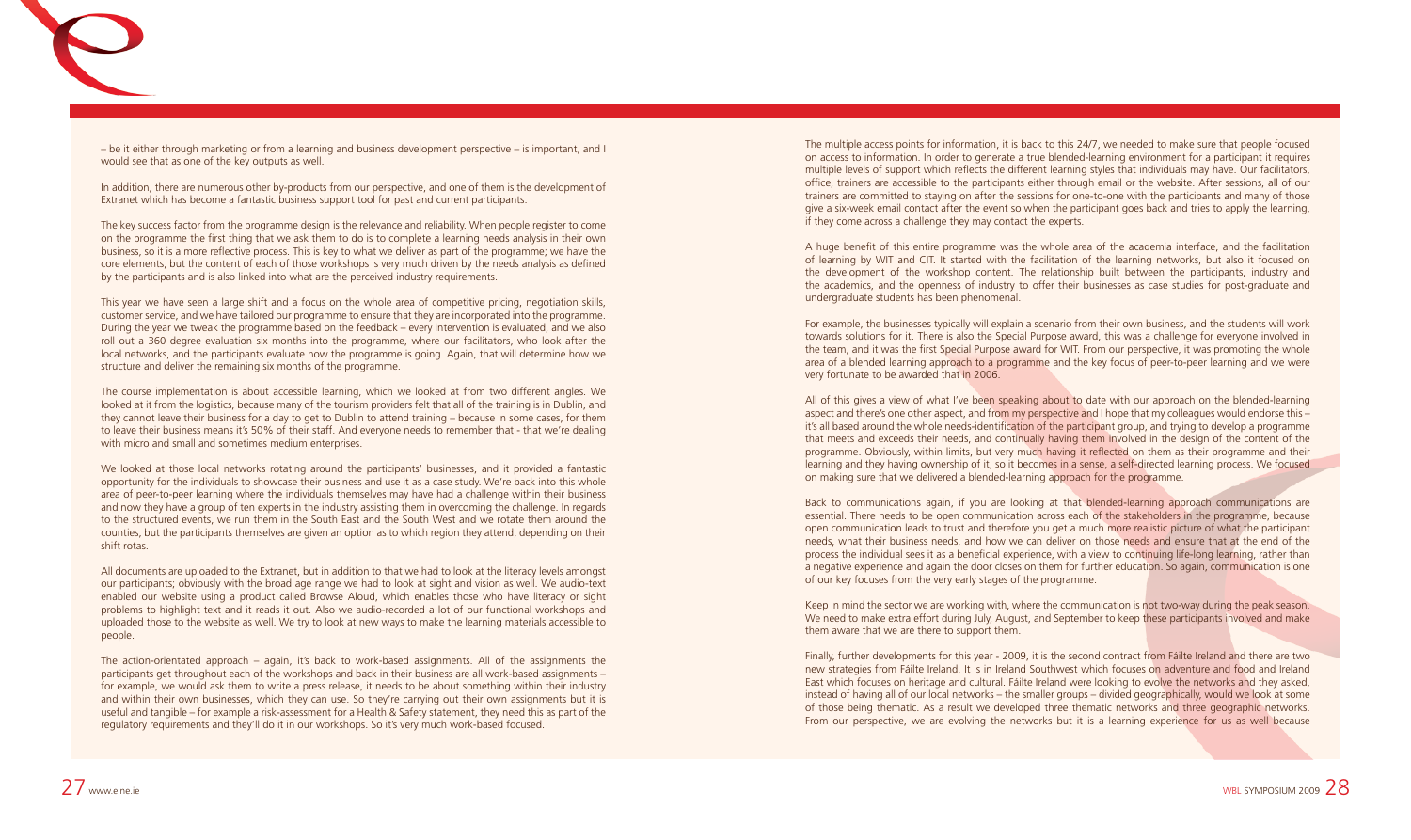

obviously the needs of a thematic network which focuses only on adventure – their needs are quite different to a general network. We need to also keep in mind that while we have a thematic focus in a network there is also a very strong focus on the reflective, self-directed, peer-to-peer learning. The next step for us is in how we manage the focus on the peer-to-peer learning element while we have more external factors influencing how we run our local networks.

Everyone here today has spoken about the whole area of recognition and accreditation for prior learning, and this is one of the key areas that colleagues of mine are looking at in WIT. Fortunately in this tender, Fáilte Ireland said they would like to continue with the tourism learning networks, they would like all counties in the country to benefit from the opportunity to gain a certificate in Tourism Business Practice, which WIT is currently looking at the feasibility of that. Most importantly Fáilte Ireland wants to support the focus on lifelong learning, and it is funding the school of business in the Institute to look at the development of a BSc in Small Enterprise Management. Again this is adopting a blended-learning approach and I am very pleased to say it is looking at the feasibility of recognition for prior learning in addition to obviously credits for the certificate in Tourism Business Practice. Again, this is very much student-centred learning and it would be blended learning with key elements of e-learning included in that, peer learning, networks etc. It is an evolution of what we are doing at the moment at Level 6, and this would be a Level 7.

So the lessons learned from our perspective, it is key to understand the participant needs. Particularly in the sector we're working in, it is not just the learning needs but the accessibility to learning as well, and ensuring that we continue to incorporate that in everything that we do. Also the whole area of recognition of prior learning, and this as I have mentioned, has been incorporated in the development of the BSc, and once the feasibility is completed on that area of the development of the BSc, we would look to also including that as part of the Certificate in Tourism Business Practice, the Level 6 that currently exists.



### **Oran Doherty RPL/WBL Facilitator Letterkenny Institute of Technology**

I am responsible for promoting recognition of prior learning and work-based learning at Letterkenny IT. We mainly concentrate on employees as opposed to registered students. The job involves visiting companies throughout Donegal and offering employees an opportunity to get skills acquired in the workplace accredited with a third level qualification. We started off by offering people single-subject certificates in areas like customer care, computers or communications, but we've gone from that two or three years ago to delivering full programmes like high research degrees and now even masters, tailor-made for companies. So we've come a long way in the last few years.

We got the learning outcomes from each of those modules, wrote them up in a way that an employee could show evidence that he or she had the skills in that area, and they'd put together a portfolio, that was assessed by the lecturer. The lecturer also interviewed the employee and if they were successful, they received their single-subject certificate which also entitled them to an exemption on that module if they decided to go back and complete the remainder of the programme.

In 2006, LYIT participated in a Líonra led project, aimed at recognising learning in the workplace. Now specifically it aimed at recognising learning in business and computing, so any employee who had gained learning in business and computing would have a chance to get that learning accredited with a third-level qualification such as a singlesubject certificate, a minor award, a diploma, or exemptions on a degree if they ever wanted to come and obtain a degree. But most of them used it just to get single subject certificates in their area of expertise.

Before we could go out promoting this to the companies, there are a number of steps we had to take. The first step was to train our staff in how to deal with work-based learning, because it was new to most of them. We provided a three-hour workshop on what is work-based learning, what is recognition of prior learning, how to assess workbased learning, guidelines from the NQAI, and guidelines that HETAC currently had. That involved the three to four-hour workshop, and approximately sixty staff attended those workshops. We then identified suitable modules that local employers could apply to have their employees' learning accredited in. Most of the companies in Donegal are call centres, financial institutions or software-development companies, so we offered a number of modules in business, IT, and communications that employees could apply to obtain their learning in that area accredited. Only then did we start promoting the WBL and the RPL to the employers and to the employees.

Examples of those modules include the following: Computer Applications, Managing People, Business Management, Customer Care, Office Administration, Office Management, and Communications & Marketing – they are the popular modules that people from local companies were applying to. A lot of people had skills in those areas from working in call centres; they had skills but no qualifications, therefore we had to develop some kind of mechanism where they could get those skills accredited with a qualification.

How do we promote it to the employers? We put together a database that contained details of all the employers throughout Donegal – their email address, phone numbers, contact person – and sent out a personalised email to each of these companies, explaining what RPL and WBL was, what the advantages were, what was the process involved, the costs, the timelines etc. We made presentations to the following: the Chambers of Commerce, FÁS, Údarás na Gaeltachta, groups such as Donegal Women in Business, Donegal County Enterprise, IBEC, Skillsnet – all of those groups that, I would call them umbrella groups – they passed the word on to their members then.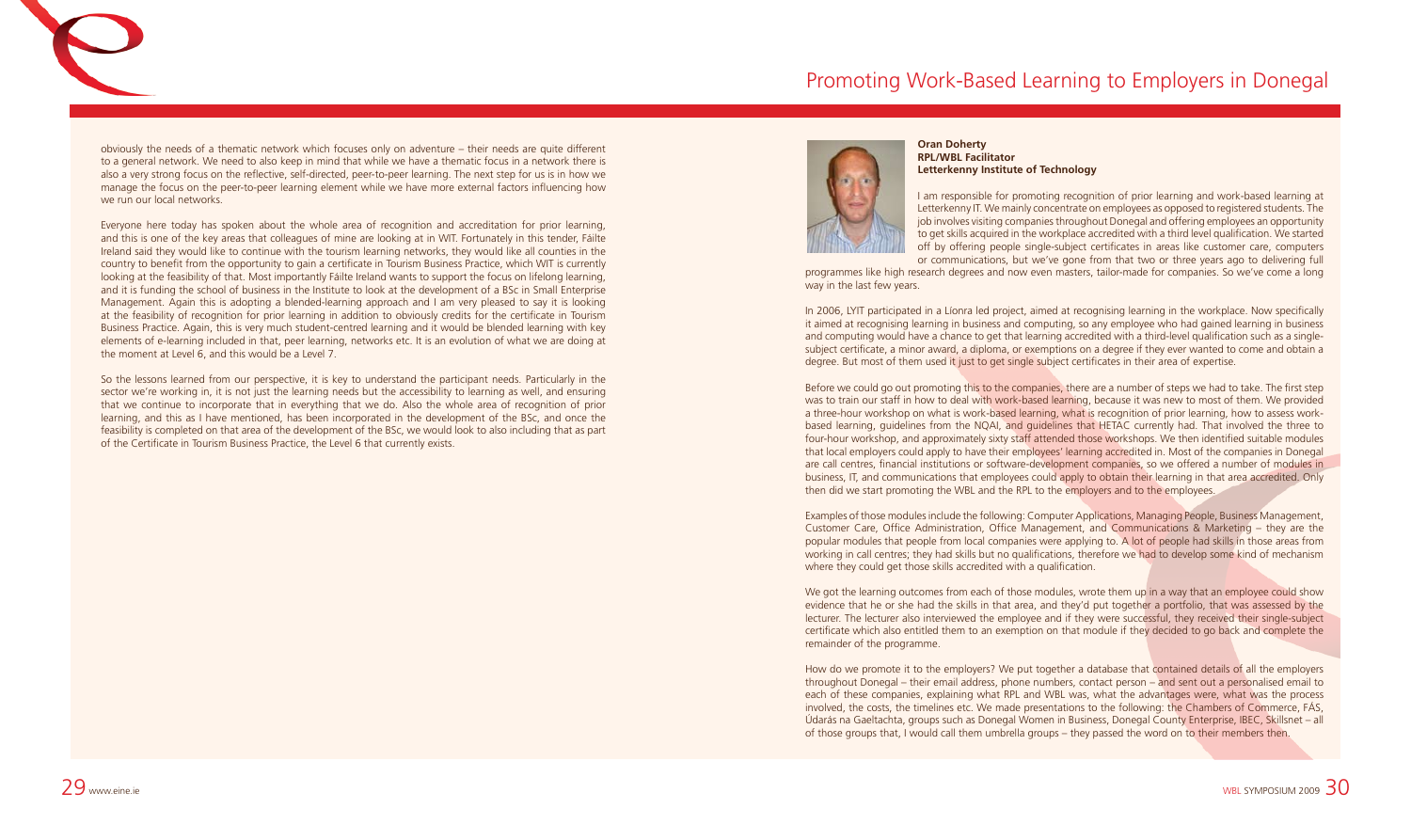I attended the LYIT employer's fair promoting the advantages of WBL and RPL. I also attended the Donegal Adult Education fair, which had a large attendance with an interest in some courses but they were even happier to hear that they could get what they know already accredited with a third-level qualification without coming to do a course – they could put a portfolio together in their own time without ever having to do a course in Letterkenny IT, and get their qualifications. I also went on the two local radio stations, there were numerous press releases and regular information sessions in LYIT that would explain WBL and RPL to potential applicants.

Just to give you an idea of how it worked, if you were an employee with good customer care skills, and you wanted to get a qualification for what you know. What was the procedure, how would you go about doing it? Every module has an assessment e.g. customer care. If you were learning customer care in a business degree (it's one of the subjects in our business degree), that module has seven learning outcomes and is taught over 12-14 weeks. So I approached the lecturer of that module and said, there's a lot of people in employment who know these seven learning outcomes already, therefore they don't want to come into class and do it but they want an opportunity to show you they can do it so they can get their single-subject certificate in customer care. So for each of the learning outcomes, I'd ask the lecturer, what evidence would an employee need to provide to show that he/she already has these skills and therefore deserves the qualification?

For each of the learning outcomes the lecturer responded for the first learning outcome a learner/employee would have to explain:

- $\blacksquare$  What is customer care?
- $\blacksquare$  Describe the importance of customer care;
- How is customer care managed in their organisation?
- $\blacksquare$  What are the consequences of good and bad customer care?

For each of the learning outcomes, the lecturer required answers to show that the learner has knowledge, skills and competencies in each of those areas.

At the beginning, the lecturers were rather sceptical of this RPL and WBL idea, and they were very strict on the way they were going to assess it. The learner, or in this case, the employee, would put together a portfolio that demonstrated knowledge for each of those learning outcomes. We have a portfolio template that an employee would complete for each module. There is a cover sheet for each portfolio with their name, their PPS number, module title, degree title, applicable date, table of contents, and seven learning outcomes.

A lot of the material that they put into their portfolio is material on their computer, from, for example, questionnaires they give out to customers or reports from some surveys they've done among customers – half their portfolio could be completed before they sit down and write it. A typical portfolio would be about 15-20 pages long; they're usually given 4-5 weeks to do it. We give them a two-hour training session and demonstrate to them what RPL is and what a portfolio should look like. We also have progress sessions where we find out how they are progressing and if they have any queries.

On completion of the portfolios, I would collect and deliver them to the lecturer. Up until two or three years ago, the lecturers had no experience in assessing WBL or RPL portfolios. So we introduced a mechanism for assessing the portfolios with each learning outcome worth five marks. Combining the portfolio and the interview results ascertains if the learner is justified in received a single-subject certificate.

The smaller companies came to me for the information, progress, and training sessions, however, with the larger companies we do the training and progress sessions at the company's premises. Interviews were also conducted at the employer's premises at a time that suited the employer. The call centres especially were very interested in this idea. This would cause the minimum disturbances for the employers and the employee in putting together their portfolio.

There are big benefits of WBL and RPL to employers, and you have to stress that to them because otherwise they won't promote it. I stress the following advantages: companies that promote WBL and RPL to their employees will find it easier to attract new staff because they can say, 'we are an employer that promotes learning within our company, and if you do the training with our company you will also get a third-level qualification', so that is a big card for many employers to promote to their employees. It is also good for keeping existing employees motivated. Before they offered this WBL and RPL opportunity, staff were learning new skills but they were getting nothing for it, no piece of paper, they were getting nothing new on their CV. Now they are being motivated to learn and do as many training courses as possible because they have a chance to get all that learning accredited with a qualification. It is also good PR – there was one insurance company in particular that put 15 of their staff through the customer care module. The fifteen of them passed with flying colours and graduated with their certificates in October. The company placed a photograph in the newspaper showing that 15 of its staff recently received a third-level qualification in customer care, so that was good PR for the company.

They are the main benefits that companies need to be told about WBL and RPL. The main concern that employers have is time. 'If you are going to come to our organisation and give a one-hour training session and come back next week and give a one-hour progress session, that is two hours of our time taken up already'. You have to be flexible, is it possible to do training after work or during the break?

Another problem area is trying to get someone in the company who will take responsibility for promoting RPL or WBL within the company. Even a practical problem such as getting a free room to deliver a presentation can prove difficult. Some employers said 'if we offer this to our employees, they are going to get a qualification in it and will look for a pay rise, so we're not doing it' – so that was another practical problem.

So in practice, it works as follows:

| A presentation is given to the staff on WBL |
|---------------------------------------------|
| From that training session they should be a |
| Progress session;                           |
| Collection of portfolios;                   |
| Interviews and the assessments take place.  |
|                                             |

Every October there is a graduation ceremony and the graduates receive their single-subject certificates.

Because of the increased demand we developed a Level 7 mentoring programme made up of two modules; managing people module, and a mentoring module. The people who could do this programme were people in a managerial position – HR managers, training managers, supervisors, team leads. The first module, the managing people module, they all did that module through RPL. They compiled an RPL portfolio that demonstrated that they knew the five learning outcomes. The second module was mentoring people and that was done over seven Monday evenings from 7.00pm to 10.00pm.

Upon completion they were able to do the mentoring in their respective companies. We had 20 people from large organisations throughout Donegal who completed it last December which very successful.

Week 1 A presentation is given to the staff on WBL and RPL and assessment forms are distributed. be able to begin their portfolio;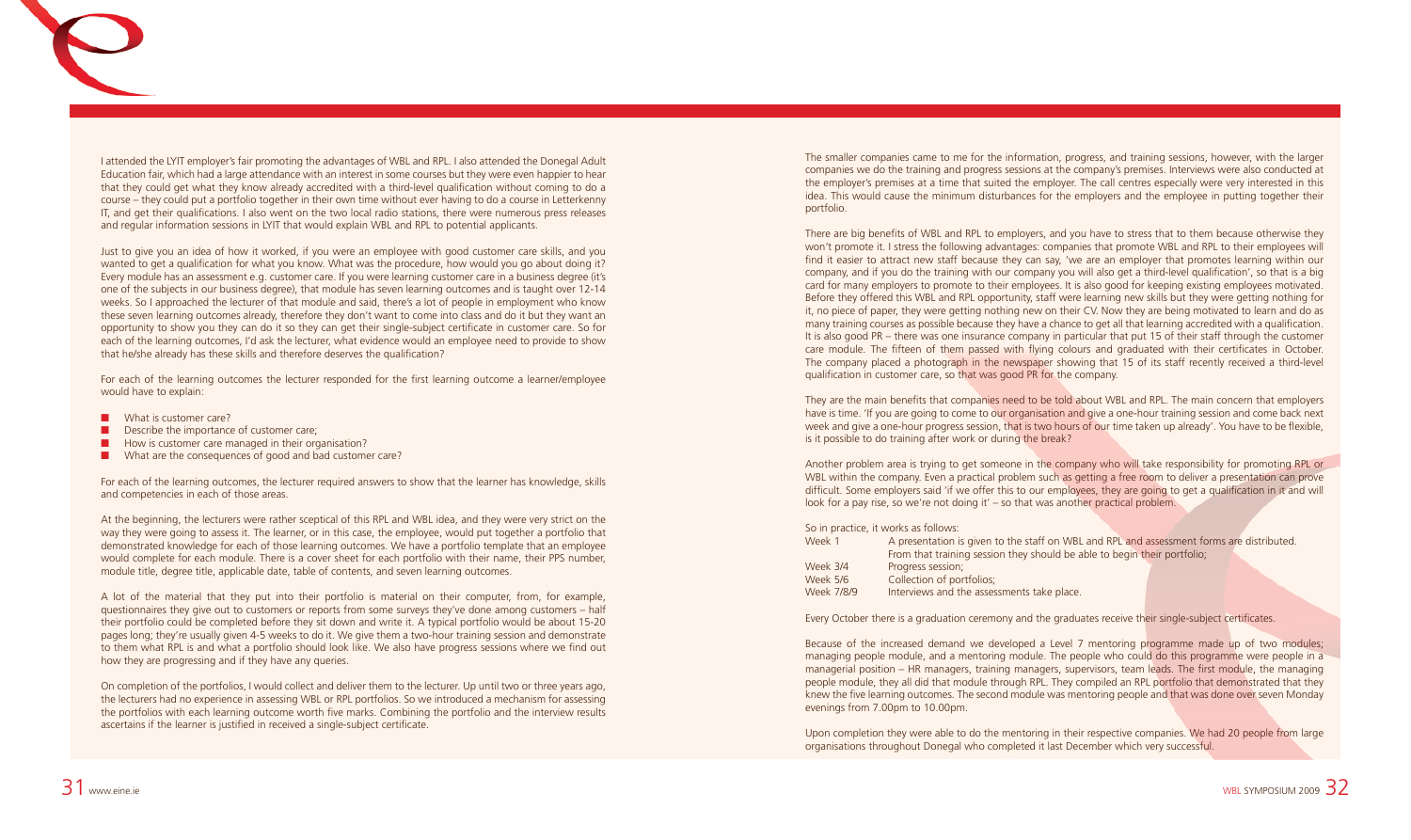Regarding the learners, as I say, the learners that completed that programme can now promote WBL and RPL within their companies. Just to give you an idea of how we have progressed from offering single-subject certificates. Currently, we are working with a company called Pramerica, probably the largest company in Donegal, and it has two sections: a call centre and a software development centre. To work in the call centre all you typically will have completed is your Leaving Cert and probably 1-2 courses on computers, to work in the software development centre you needed at least a Higher Certificate in Computing. Pramerica had a big problem; a lot of the people working in the call centre section were leaving after a year or two, and they were losing a lot of good staff. These were staff that didn't have their Higher Certificate in Computing, so what Pramerica wanted us to put together a Higher Certificate in Computing that would train the people in the call centre so they could go and work in the software development side of the company.

We already had a Higher Certificate in IT Support that was an 18-month, full-time course made up of three semesters – 6 months in LYIT, six months work placement and then a further six months back in LYIT. They were happy enough with most of the existing Higher Certificate, but they wanted to change three or four of the modules to suit them. We were able to offer that course over sixteen months, part-time, once a week, due to a combination of RPL, WBL, web CT and mentoring. We cut an 18-month full-time programme down to a 16-month part-time programme, which was good. We achieved this because of RPL, employees from the call centre knew a lot of the modules on the programme already. A lot of the material on the programme they were applying in work. We set up a web CT and the mentoring aspect of it was that every one of the applicants on the programme would have one-to-one support from an employee who currently worked in Pramerica that already had a degree in computing. We interviewed that person and made sure they were capable of providing good mentoring. The first two modules were done through RPL. The only people who could apply for this had to have certain basic skills anyway. The computer applications they did through RPL, interpersonal communications again through RPL – they did the portfolios, they were interviewed, and for the communications section, they had to give a presentation as well. The next four modules they completed by attending class; they were exempt from the six-month work placement as they worked in an IT environment anyway; and the training support module was again through RPL, and then the final four modules were done through conventional class attendance. That programme was very successful.

We recently developed a partnership with IBEC Retail Skillnet; the company wants a degree in Retail Management. So most of last year I worked with a representative from the Retail Skillnet, and we put together a retail degree for people that currently worked in retail, and about 30-40% of the programme is WBL and RPL. They are expecting about 30 people a year on the programme, and one of the reasons it is going to be so successful, we believe, is the WBL and the RPL aspects of the course.

## **Dr Jen Harvey Head of Lifelong Learning Dublin Institute of Technology**

Today's event focussed on Work Based Learning within the context of the SIF Education in Employment project. We have had the opportunity to hear about some of the ongoing work as part of the project and to meet colleagues with similar interests. We have also explored the concept of partnerships – often fundamental to the support of learning in the workplace. Partnerships that might be between industry and higher education institutions, partnerships between universities and Institutes of Technology and partnerships between colleagues who are perhaps working and/or learning together. By exploring our very different established and developing project Industry /HEI partnerships that function to support learning in whatever form, we have been able to look at the very different ways that these partnerships might be sustained into the future. More importantly, we have looked at strategies that can be used to support learning. Learning, for example as part of formal programmes of study within the workplace or learning within virtual learning environments as part of online collaborative learning sets.

Work based learning is also about recognising and valuing different kinds of learning, and this morning we captured various issues related to how we might best set the context for learning within our various organisations and better address a possible need for our institutions to foster an openness to change. It was interesting to hear Barbara's presentation about using projects and the individuals involved in those projects as change agents – such a strategy is exciting and quite dynamic in terms of changing practice. Many colleagues for example who appear quite resistant to change might also be quite traditional in their selection of learning, teaching and assessment methods and might not want to move to what they view as new and innovative strategies to accommodate these new learners: more familiar exams or essay based assessments might be preferred over more appropriate evidence-based methods. Face to face lectures preferred over the creation of virtual learning sets used to encourage learners, based in different locations, to engage and take ownership over their learning. It is only by having role models and successful case studies as exemplified throughout our conference, that we can help to build up confidence of colleagues, of learners and enthuse other practitioners to change. Today we've got lots of evidence that these ideas we might have previously talked about are possible, and I think we should try and make sure to take that message away with us and back to our respective institutions.

Some of the other issues we have discussed today related to the applied nature of WBL and how we might convert and apply theory from professional disciplines into practice within the workplace. We have talked about the importance of valuing individuals and the richness of knowledge and experience that they might bring to the workplace. It is recognised that as institutions we need to put into place frameworks and pathways through which we can value this diversity in an appropriate and meaningful way: perhaps through negotiating different learner access and progression pathways that can be of benefit to both industry and higher education institutions. During this afternoon the practicalities and barriers and challenges of undertaking such tasks were articulated.

Over the day, we've managed to cover a broad range of topics related to WBL from effective learner induction, use of new technologies, learning support, reflection, mentoring, negotiation, building learner autonomy and building confidence. I think that building confidence is fundamental for our institutions, ourselves and also for our learners – building up confidence in our abilities and our self-esteem in a way that we are creating an integrated support infrastructure that's there for everyone – where learner's experience is valued and developed, and it is possible for learners, irrespective of their current situation, to get to where they want to go. The concept of personal development planning and the negotiation of learning agreements, I feel, is a key part of that whole process and putting into place processes that encourage dialogue and communication by opening up opportunities for discussion. It is about empowering both ourselves and our learners.

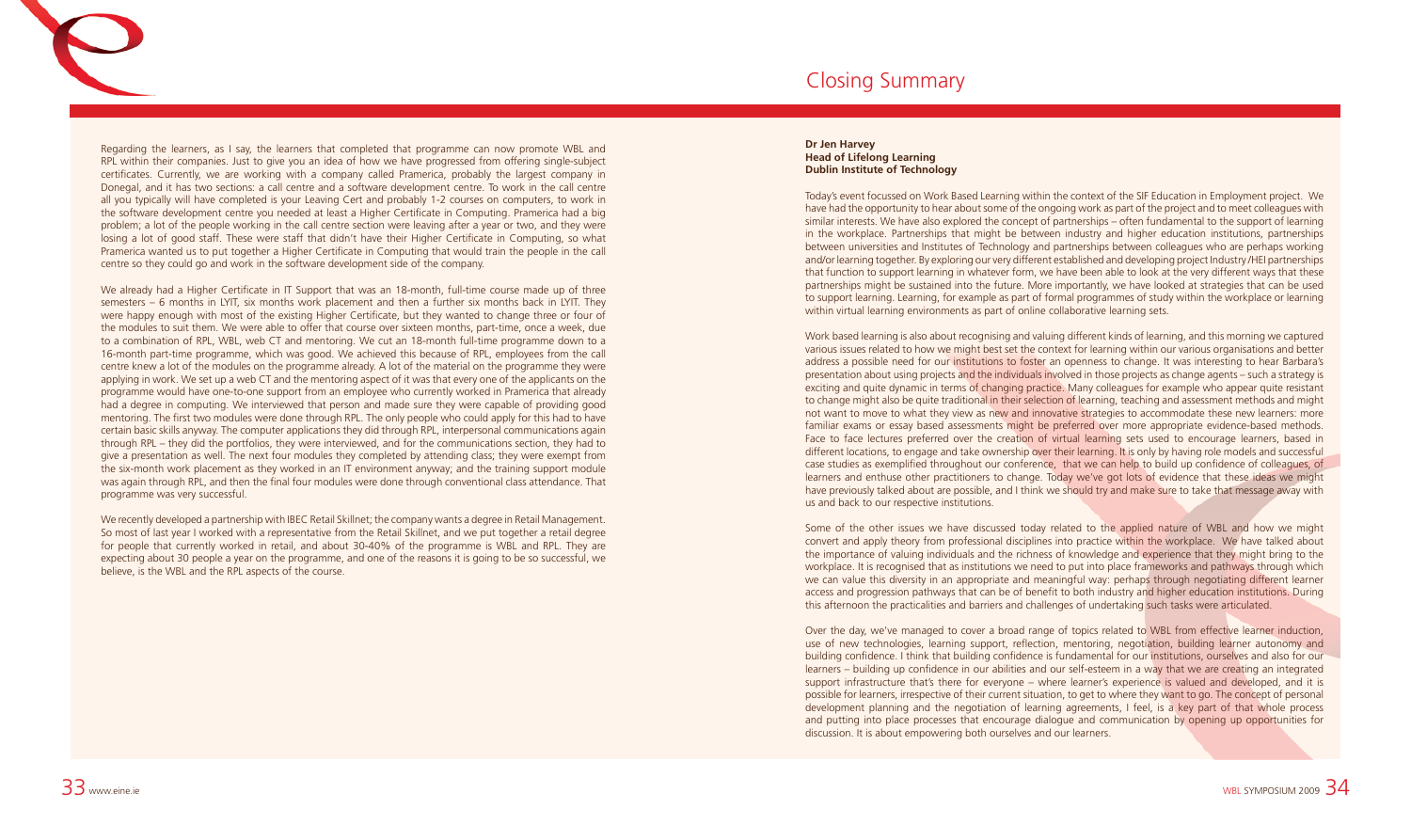